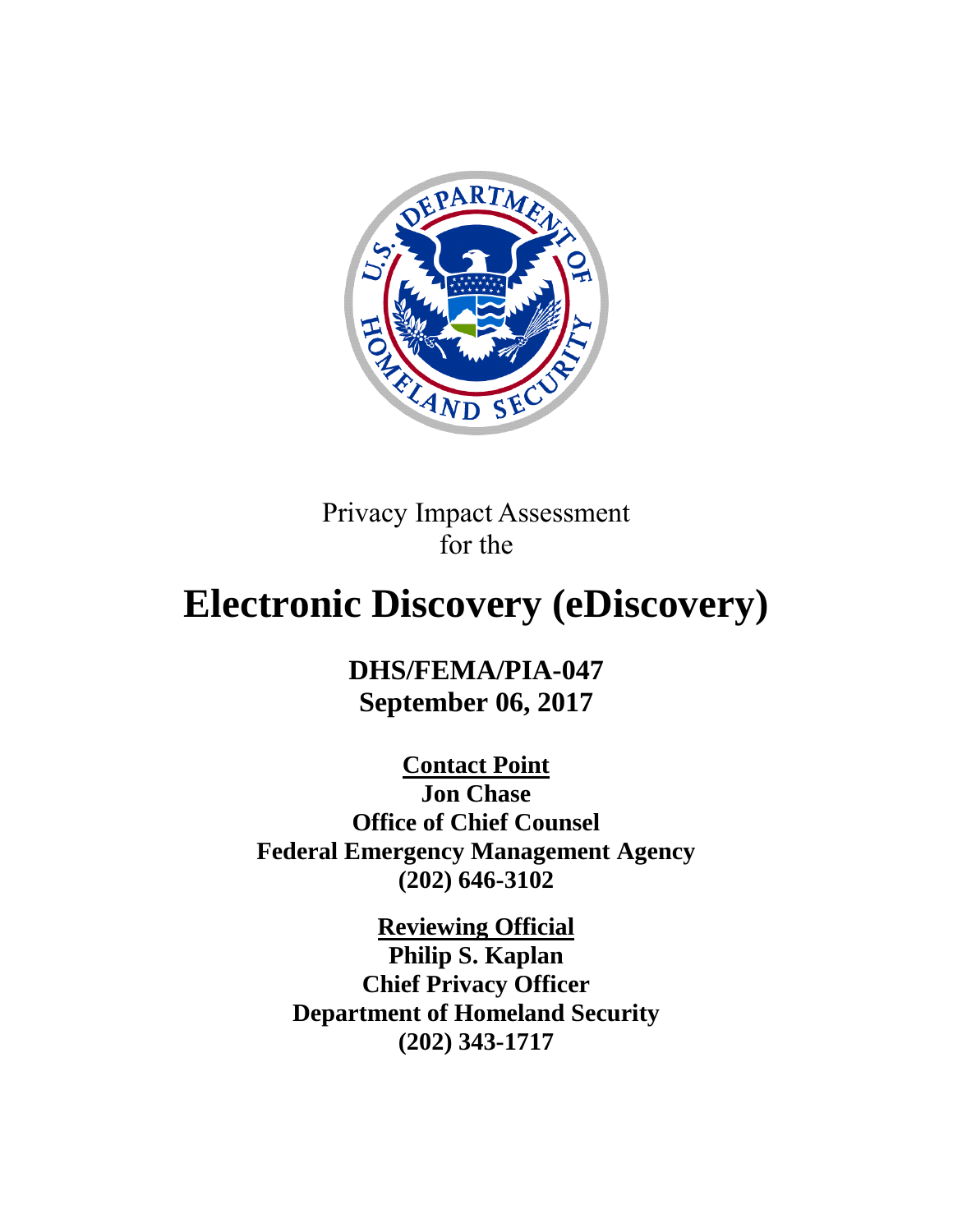**Privacy Impact Assessment** DHS/FEMA/PIA-0xx eDiscovery Page 1



#### **Abstract**

The Department of Homeland Security (DHS) Federal Emergency Management Agency (FEMA) Office of Chief Counsel (OCC) uses a commercial off-the-shelf electronic discovery software tool (eDiscovery) to facilitate the production of documents and disclosure of existing FEMA records during litigation or in response to a request for records. eDiscovery is a document processing tool that supports the organization of paper and electronic documents for analysis, review, redaction, and production to meet litigation discovery requirements. FEMA also uses the system to process agency records in response to subpoenas and Touhy requests (written requests for agency records or official information made in accordance with agency regulations). FEMA is conducting this Privacy Impact Assessment (PIA) because eDiscovery collects, maintains, stores, and shares personally identifiable information (PII).

#### **Overview**

FEMA uses eDiscovery to support the review, redaction, and production of agency records to comply with discovery requirements during litigation and to provide responsive documents.<sup>1</sup> eDiscovery replaces the manual processes by which OCC gathers, sorts, reviews, and redacts agency records that are potentially responsive to a discovery, subpoena, or Touhy request;<sup>2</sup> assesses its relevance and/or responsiveness; and applies appropriate privileges in litigation.

FEMA increasingly relies upon electronically stored information (ESI) to conduct agency business. Accordingly, FEMA needs to use eDiscovery to review, redact, and produce agency records. In some cases, FEMA may have an obligation to produce ESI in the same format in which it is ordinarily compiled or maintained ("native format"), along with any associated metadata.<sup>3</sup> Additionally, OCC may scan paper documents into eDiscovery and review them, as it would an electronic document.

eDiscovery streamlines and automates the document review process. First, eDiscovery loads and analyzes information in various data formats (*e.g.*, Microsoft Word and Microsoft Excel), allowing document analysis in bulk within a single data file and using a single integrated viewer that does not require use of the original application that created the file. Second, eDiscovery allows OCC to view metadata within files stored in these varying file formats. Third, it identifies and eliminates duplicate documents from the review process. Fourth, the system automates the identification of protected information by searching for names, phrases, and terms (collectively, "keywords") that the reviewing attorney inputs. This allows the reviewing attorney to customize

 $\overline{a}$  $1$  By "responsive documents," FEMA is referring to agency records that are potentially responsive to a discovery, subpoena, or Touhy requests.

<sup>2</sup> *See* 6 C.F.R. §§ 5.41-5.49; 44 C.F.R. §§ 5.80-5.89.

<sup>&</sup>lt;sup>3</sup> Metadata are the data attributes that may or may not be hidden that may reveal sensitive information about a document or file's history, such as its creator, last editor, or version history, among others.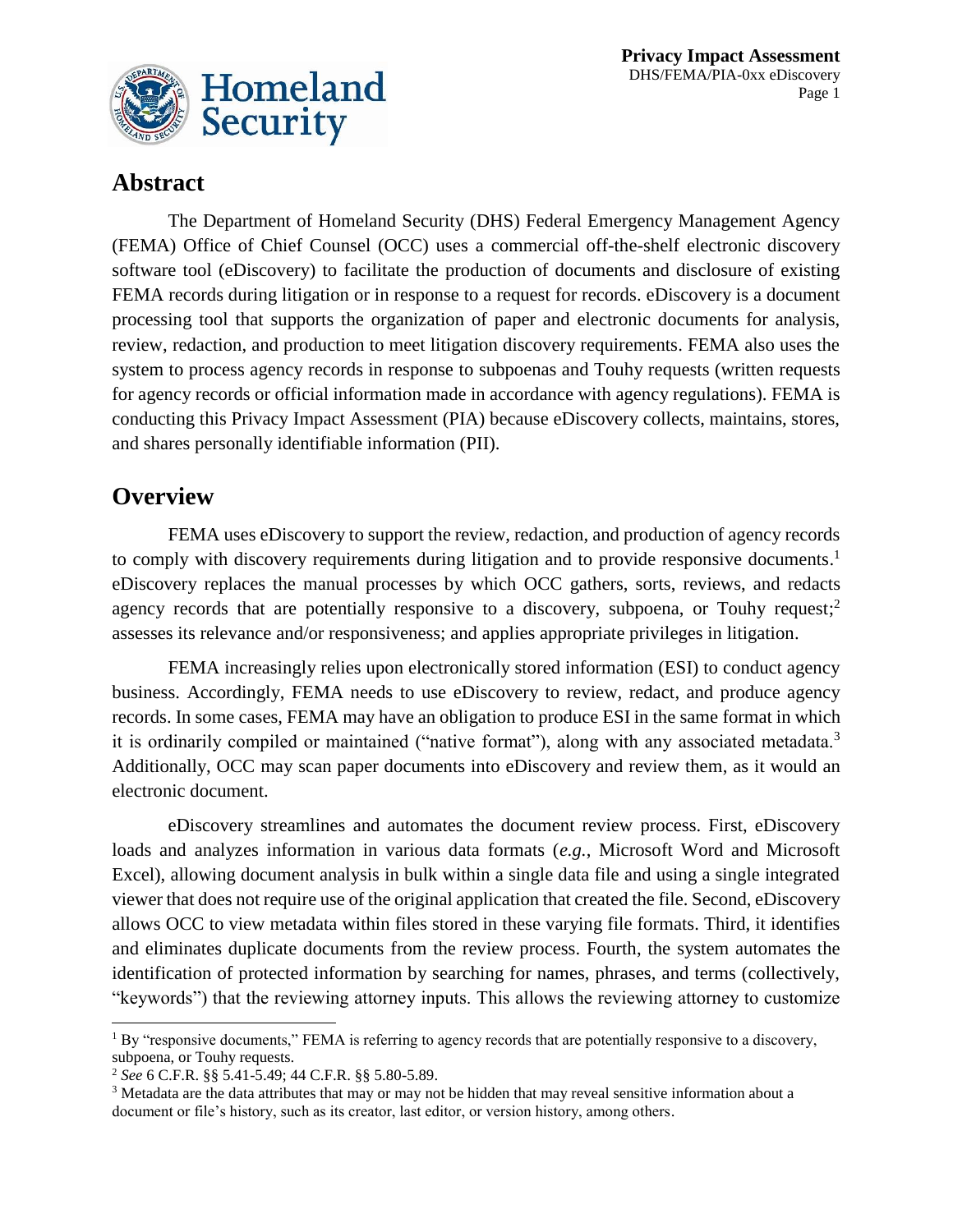

keywords for each set of documents or cases that may indicate the existence of privileged or protected information. The system uses that information to automatically flag files that contain those keywords for the attorney, who then reviews and determines whether the files or information therein should be protected from disclosure. Finally, eDiscovery allows OCC to electronically redact protected portions of documents in the system.

eDiscovery has additional features that speed up the process by which OCC or other FEMA employees designate or redact the same protected information from multiple records. For example, eDiscovery allows for the bulk redaction of any words or terms, including names, or identifies for the attorney all occurrences of a keyword associated with a particular lawsuit so that the attorney can decide whether it is appropriate to redact each instance of that keyword as it appears in multiple records.

#### *Background*

FEMA acquired eDiscovery to facilitate the efficient compliance with federal requirements to preserve and produce ESI in civil and criminal litigation matters according to the Federal Rules of Civil and Criminal Procedure. eDiscovery is expected to significantly improve the efficiency of OCC's processing of records during discovery in litigation. OCC's discovery productions can require the preservation, collection, and analysis of tens of thousands of emails, word processing documents, Portable Document Format (PDF) files, spreadsheets, presentations, database entries, and other documents in a variety of electronic file formats, as well as paper records. The current manual process of preserving, collecting, and analyzing those records is burdensome and inefficient. For example, given this volume of records, OCC cannot possibly review all documents for metadata and privileged information under this current process, and needs the automation eDiscovery brings. Many of the discoverable documents are duplicates, and because it is difficult to manually identify duplicates among voluminous records, OCC often wastes valuable time reviewing multiple identical documents. The automation of this process using eDiscovery dramatically reduces the time OCC spends on administrative tasks related to document management and improves the quality and efficiency of overall document review and production within OCC. Only a small amount of OCC personnel will receive access to the system: those involved in litigation, and those responding to responsive document requests.

#### *Document Collection Process*

In lawsuits, litigants typically begin the document review and production process after filing litigation against the agency or in a case in which the agency may have an interest (such as when a civil lawsuit is initiated against another federal agency involving a disaster in which FEMA participated). FEMA also may start gathering documents in anticipation of litigation based on circumstances that may give rise to litigation. Once OCC becomes aware of the need to preserve records, it issues a litigation hold notice describing the information and records that may be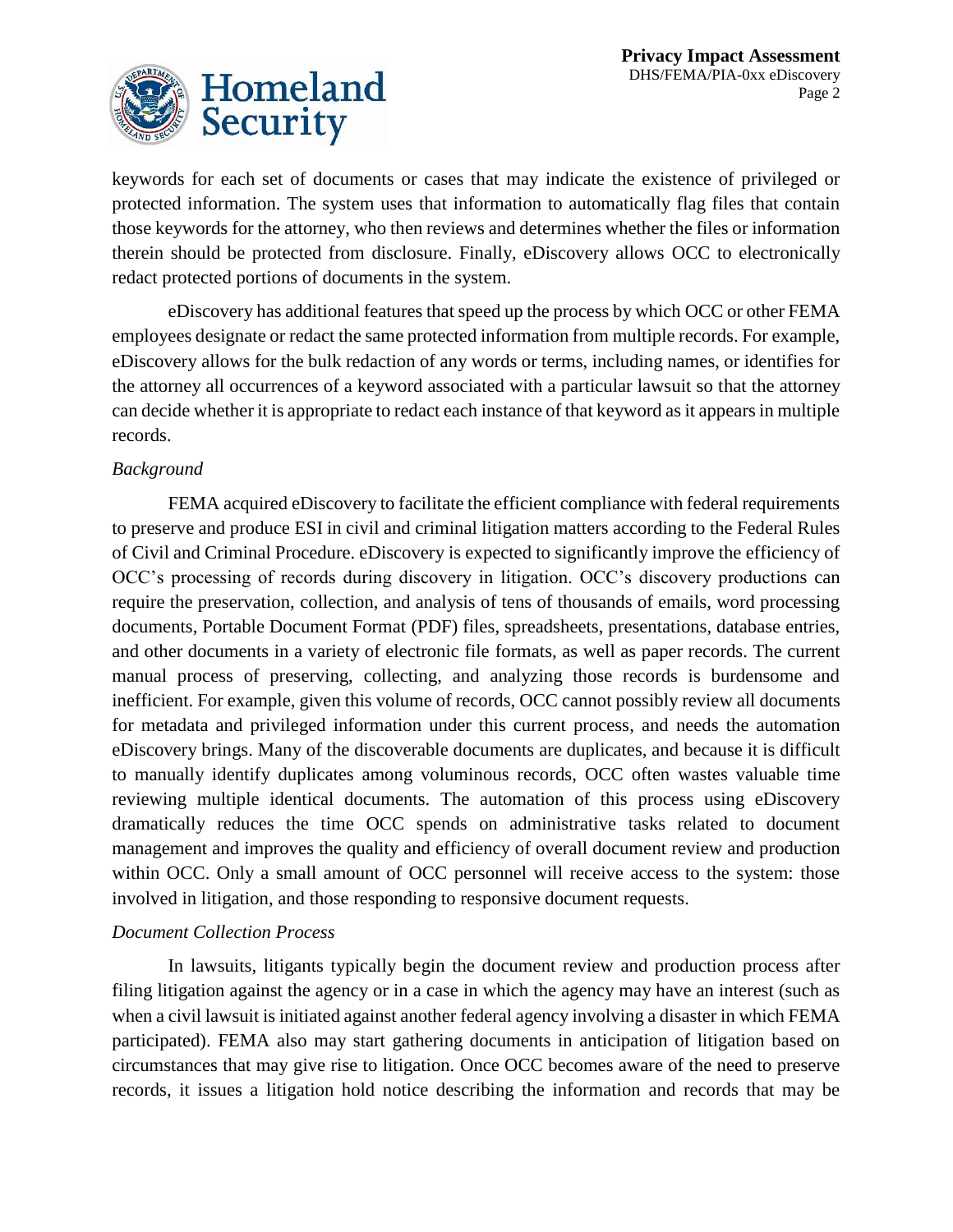

discoverable in the context of that litigation. The notice informs employees who may be custodians of such data that they are to preserve and/or produce it to OCC for review.

OCC may also use eDiscovery to respond to responsive document requests. For responsive document requests where FEMA is not a litigant, OCC gathers, reviews, and marks material as exempt, then produces the records to the requester. For litigious responsive document requests, OCC issues a litigation hold for relevant documents. Individual FEMA employees and technical support personnel then take action to preserve the evidence described by the litigation hold notice. These actions may include additional keywords that allow employees and technical support personnel to identify other relevant documents. OCC emails individual employees who may be custodians of requested information with separate litigation hold notices prohibiting them from deleting or destroying evidence, whether in paper or electronic form. The individual employees are not generally required to identify, harvest, and produce evidence until the case is in litigation and discovery commences. The requirements are dictated by the litigation itself.

When discovery commences, OCC notifies employees of their obligation to identify, harvest, and produce evidence to OCC. The role of technical support personnel varies, depending on the stage of the litigation and the media on which data are likely to be stored. OCC may require these technical support personnel to search all locations where responsive ESI might be stored, including central agency databases, agency file servers (*e.g.*, shared drives), and centrally stored agency electronic mail for records described in the litigation hold. In some cases, based on the needs of the attorney and requirements from the court, technical support personnel may initially set aside any back-up tapes and files containing relevant information and physically preserve them in their original form. In other cases, technical support personnel may have to search electronic storage systems for relevant agency records, which will be downloaded to portable storage media or drives maintained on servers. In extreme cases, where an employee likely possesses a significant amount of ESI on an individual work station or storage medium, technical support personnel may make images or copies of the entire storage medium for evidence preservation purposes.

Once relevant information has been identified and litigation ensues, Office of the Chief Information Officer (OCIO) personnel (local LAN Administrator Team, and cyber security) and OCC personnel, with the help of eDiscovery system administrators, transfer the data in electronic format to a secure shared drive on the FEMA network. The collection may include bulk scanning of paper documents into an electronic format, such as PDF or Tagged Image File Formats (TIFF), and preferably into a machine-readable format. Once all of the data is on the secure shared drive, a system administrator imports the data into eDiscovery. The system administrator deletes the data residing on the secured shared drive once he or she receives confirmation that the data has been successfully uploaded into eDiscovery. The FEMA attorney with the case file will maintain the hardcopy records in their original form. If litigation does not ensue, OCC lifts the litigation hold when the statute of limitations expires, or when OCC otherwise concludes that litigation is not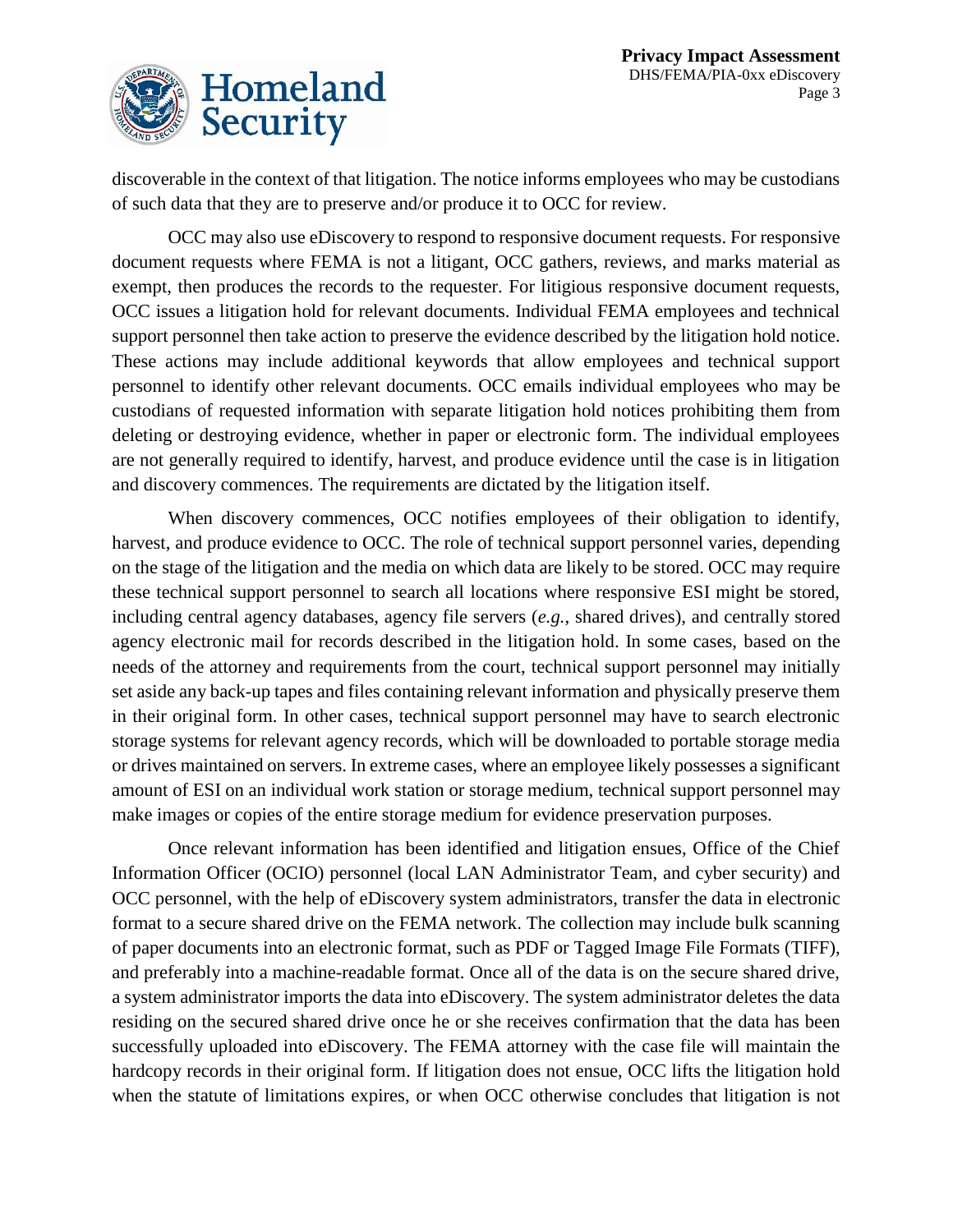

reasonably likely. FEMA will maintain or delete the records that were covered by the litigation hold, but never uploaded into eDiscovery, in accordance with normal agency retention policy, as set forth in any applicable records disposition schedules.

#### *Document Review Process*

 $\overline{a}$ 

eDiscovery supports 400 different file formats for review in a native viewer, avoiding the need for OCIO to install the application used to create the document onto the reviewing attorneys' computers. This also eliminates the necessity of converting documents into formats that OCC can view and redact using their current computer configurations, thereby reducing the risk that others will alter the documents and potentially violate federal evidentiary and discovery rules. eDiscovery can collect and process various formats such as TIFF, PDF files, JPEG images, and Microsoft Office documents. The documents loaded into eDiscovery are exact duplicates of existing data that are already stored in other FEMA paper or electronic recordkeeping systems. FEMA maintains the documents it loads into eDiscovery in their original, unmodified form. eDiscovery does create new information that is associated with those records, and using eDiscovery does not alter the integrity of the original records themselves. The eDiscovery-created data consists of redactions;<sup>4</sup> tags; privilege logs<sup>5</sup> created by the eDiscovery software; search and filter reports; and an audit trail, which eDiscovery automatically creates and maintains as an historical record of all actions users take in each case. eDiscovery also assigns a unique key to the original unaltered file, which helps establish the chain of custody as proof that no one altered the content of the produced file or the original version of the document.

eDiscovery receives uploaded records in a new "case" that it creates for a particular litigation. The OCC supervisory attorney for that litigation manually grants eDiscovery privileges to the attorneys and paralegals assigned to that litigation, allowing them to access and review the documents. During the review process, attorneys may narrow the scope of documents reviewed by executing searches and filtering data, generally using search terms agreed between the litigants. As part of this initial review, eDiscovery automatically identifies and removes duplicate documents from the collection of data in the eDiscovery repository.<sup>6</sup> Attorneys and paralegals then review the subset of documents resulting from the search and filter and place tags on specific documents to classify and categorize those documents. In addition, they redact protected or privileged information. For each document, OCC may enter free-form text describing the reason for the redaction.

<sup>4</sup> Redactions are not considered alterations of the documents in eDiscovery. They merely hide information that should not be produced to opposing parties.

 $5$  A privilege log lists the location and basis of each redaction or withholding, cross-referencing each redaction to a specific page number within the production.

<sup>6</sup> De-duplication is based on the use of hash values. eDiscovery assigns all records a hash value based on a combination of the content of the file and the metadata associated with the record. eDiscovery maintains only one copy of records that have identical hash values.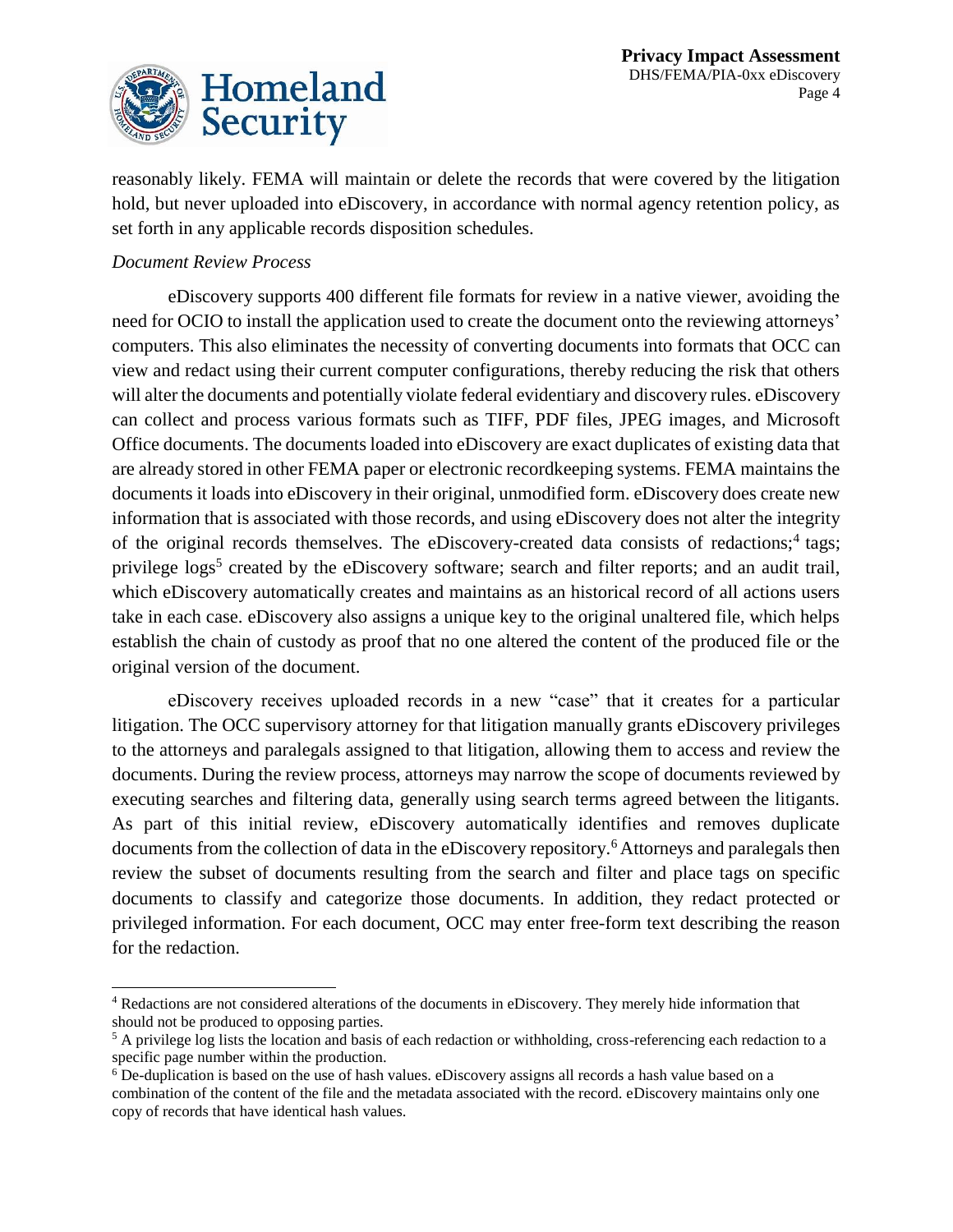

l

Using this information, eDiscovery generates a privilege log to document the redactions or withholding of records on the basis of privilege. OCC typically shares this privilege log with the U.S. Department of Justice (DOJ), with other parties in the litigation, and sometimes with the court. eDiscovery can also generate reports based on the search terms and filters that were used to withhold records. OCC produces the search report to opposing parties to demonstrate a defensible process for gathering the totality of relevant data, as agreed upon between the parties. The presiding judge may also order OCC to produce search reports. Once the attorneys and paralegals complete the initial document review process, other attorneys (including supervisory attorneys) may conduct a quality review assessment to verify the accuracy and appropriateness of redacted and unredacted information, as warranted by the case.

Once the review is complete, FEMA attorneys place the reviewed records in a production folder in eDiscovery indicating that they are ready to be produced to the DOJ, and eventually, to the court and opposing counsel. System administrators place the reviewed records in the appropriate file format for production, which varies and depends on the agreement among the parties, or an order from the court. Production file formats are typically image files, such as PDFs and TIFFs. While redactions in eDiscovery are temporary (*i.e.*, the eDiscovery users can view the content underneath the redaction as may be needed), once those records are saved into a production format the redactions are permanent. eDiscovery still retains a copy of the original records with only temporary redactions, which allows OCC to change the redactions if needed. The originals are also retained, should FEMA need to produce the same records again in cases where the parties' agreement or a court order requires FEMA to produce previously redacted information from those records or change the redactions. Files in any format included in the production file may contain PII data, unless FEMA attorneys redact it prior to production.

Before production, the system administrator extracts the production file from eDiscovery, encrypts it, and then writes it to an external portable storage device, such as a  $CD-ROM, 7$  for transfer to the recipient. Once documents are sent to DOJ, and eventually to the court and opposing counsel, the OCC attorney will "close" the case, and OCC and system administrators will delete the matter from eDiscovery and save an archive file of the matter on regular FEMA-OCC drives.

 $7$  The CD-ROM is the most-used external portable storage medium for the transfer of large files in FEMA. There is no standardized process for deciding to use a CD-ROM over other external portable storage devices. However, nothing here precludes the use of other external portable storage devices for this purpose.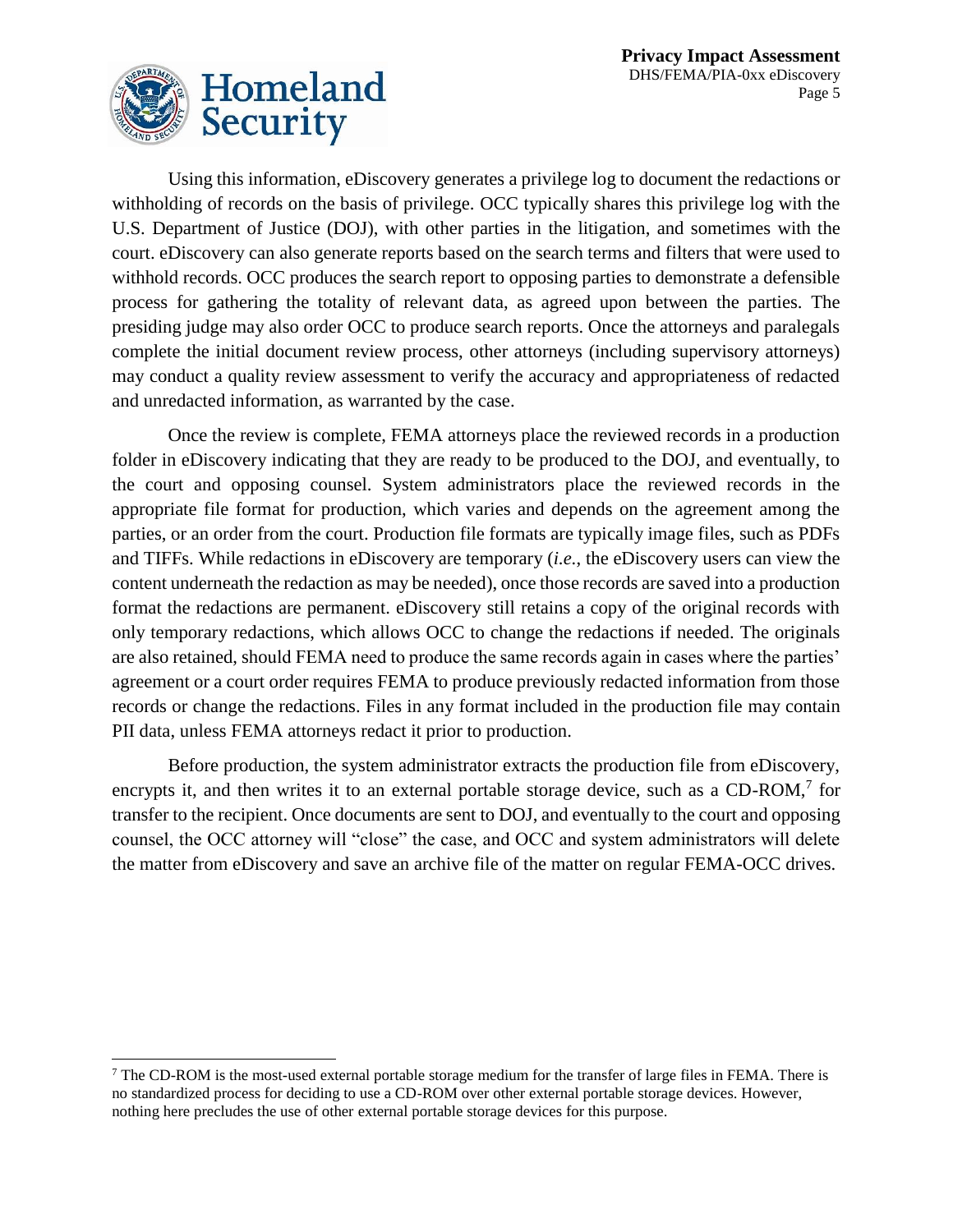

# **Section 1.0 Authorities and Other Requirements**

### **1.1 What specific legal authorities and/or agreements permit and define the collection of information by the project in question?**

In civil cases, Federal Rules of Civil Procedure 16, 26, 34, and 37 govern most electronic discovery requirements, which the federal courts may enforce. In criminal cases, courts can compel full and open discovery of agency records via the Fifth and Sixth Amendments to the U.S. Constitution and the Federal Rules of Criminal Procedure. For subpoenas and Touhy requests, Rule 45 of the Federal Rules of Civil Procedure and the Administrative Procedure Act<sup>8</sup>mandate the disclosure requirements.

# **1.2 What Privacy Act System of Records Notice(s) (SORN(s)) apply to the information?**

In the context of litigation, the DHS General Legal Records SORN<sup>9</sup> applies to eDiscovery data gathered in the context of litigation. Specifically, the DHS General Legal Records SORN covers all agency records that are potentially responsive to a discovery, subpoena, or Touhy requests. In addition, the DHS General Information Technology Access Account Records System  $SORN<sup>10</sup>$  covers access to DHS information technology systems and resources by authorized individuals.

# **1.3 Has a system security plan been completed for the information system(s) supporting the project?**

The eDiscovery system is currently in the Certification and Accreditation (C&A) process. The Authority to Operate (ATO) date for the system is pending completion of this PIA.

### **1.4 Does a records retention schedule approved by the National Archives and Records Administration (NARA) exist?**

eDiscovery litigation case files are retained under NARA-approved retention schedule N1- 311-86-1, Item 1F2, *Official Litigation Case Files*.

 $\overline{a}$ 

<sup>8</sup> 5 U.S.C. § 500 *et seq.*

<sup>9</sup> DHS/ALL-017 Department of Homeland Security General Legal Records, 76 FR 72428 (November 23, 2011), *available at* [https://www.gpo.gov/fdsys/pkg/FR-2011-11-23/html/2011-30175.htm.](https://www.gpo.gov/fdsys/pkg/FR-2011-11-23/html/2011-30175.htm)

<sup>10</sup> DHS/ALL-004 General Information Technology Access Account Records System, 77 FR 70792 (November 27, 2012), *available at* [https://www.gpo.gov/fdsys/pkg/FR-2012-11-27/html/2012-28675.htm.](https://www.gpo.gov/fdsys/pkg/FR-2012-11-27/html/2012-28675.htm)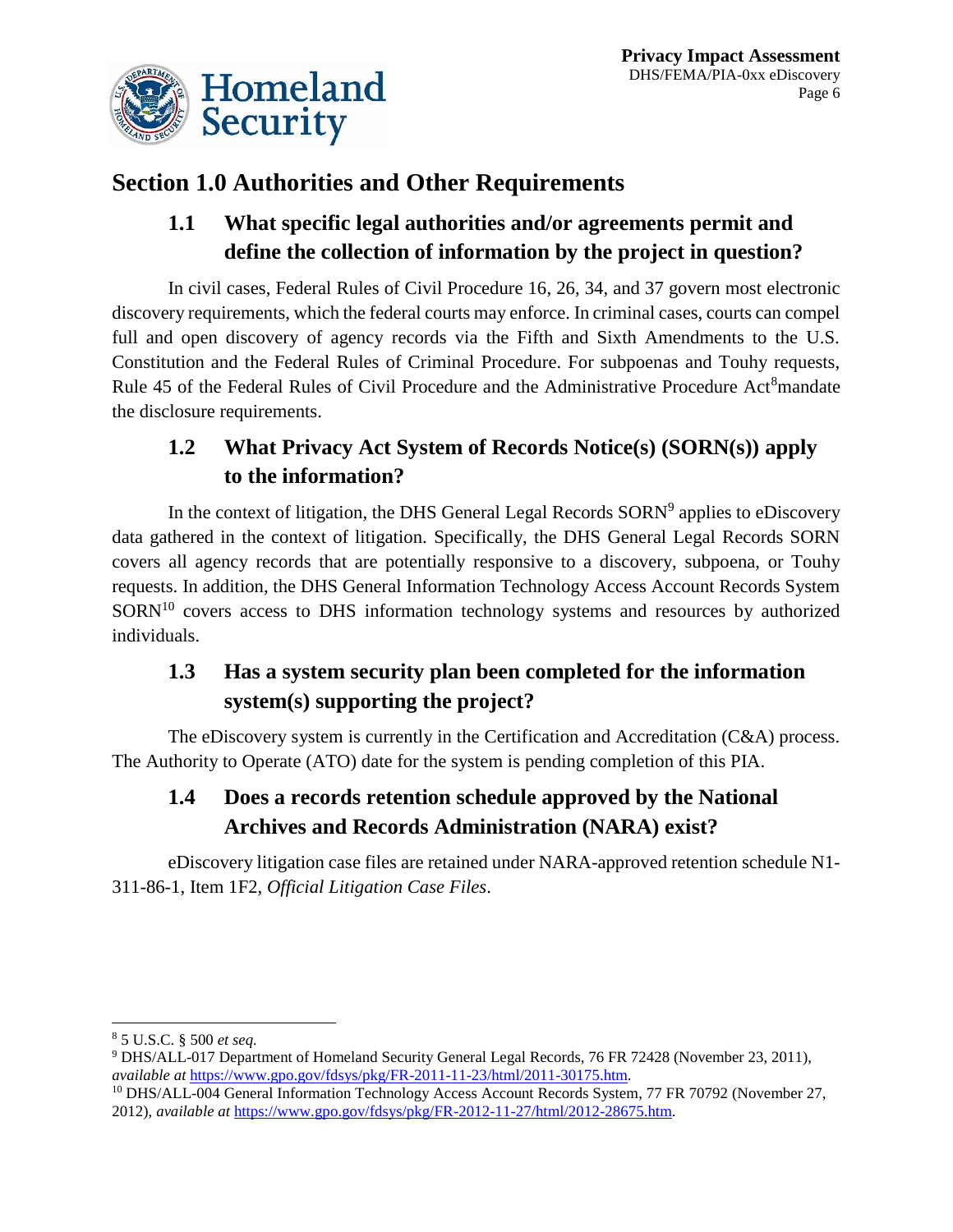

# **1.5 If the information is covered by the Paperwork Reduction Act (PRA), provide the OMB Control number and the agency number for the collection. If there are multiple forms, include a list in an appendix.**

Because the records are already in FEMA's possession and not collected from sources outside of FEMA, eDiscovery is not covered by the PRA.

### **Section 2.0 Characterization of the Information**

#### **2.1 Identify the information the project collects, uses, disseminates, or maintains.**

eDiscovery stores and processes agency records, as necessary, to satisfy litigation discovery requirements and to respond to responsive document requests. Information in eDiscovery could consist of any ESI or other information in any FEMA formal or informal recordkeeping system or any paper documents scanned into an electronic format for review. In some cases, if a responsive document request asks FEMA to provide records in the possession of DHS or other DHS components, FEMA personnel may process those records through eDiscovery.

Because eDiscovery is a document processing tool, the ESI and other records that may be stored and processed in eDiscovery could pertain to any matter in the scope of DHS or FEMA's mission and may contain PII of any nature captured and stored in such records. For civil litigation that is reasonably likely or pending, eDiscovery may collect and maintain any information that is potentially relevant to the matter for discovery purposes. To determine whether a document is "potentially relevant," OCC attorneys generally review the case's history to gain an understanding of the litigation itself, review search terms, and read the documents to determine if they may be responsive to the litigation. To the extent it is applied in the processing of non-litigious responsive document requests, eDiscovery may store and process any agency records that are potentially responsive to those requests. The actual information stored and processed in eDiscovery will always vary and depend on the nature of the particular litigation or responsive document request.

The types of individuals about whom information could be collected in eDiscovery varies on a case-by-case basis, but may include any of the following: anyone involved in litigation with DHS, applicants for Individual Assistance, persons who file responsive documents requests asking for FEMA records, persons who correspond with DHS or FEMA, employees and contractors of DHS and other federal agencies, witnesses and other sources of information, attorneys and authorized representatives, subjects of investigations, and others whose information is contained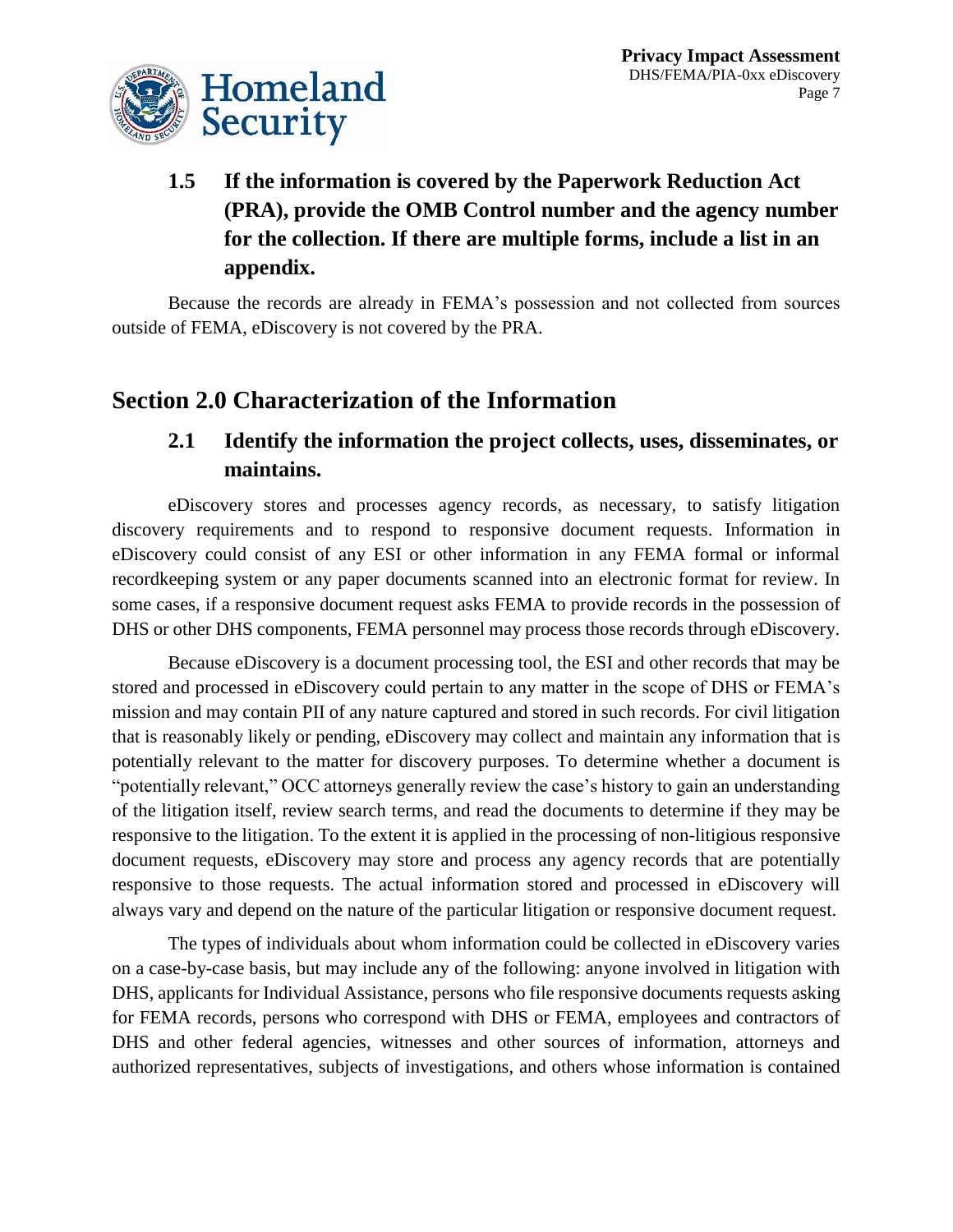

in the records collected during the course of an investigation, enforcement matter, or other matter of any kind handled by FEMA or DHS.

Listed below are examples of general types of records that eDiscovery may store or process:

- **Electronic mail:** messages among FEMA employees, or among FEMA employees and personnel of other federal agencies or outside entities, sometimes with other documents attached;
- **Presentations:** documents such as PowerPoint presentations;
- **Spreadsheets**: typically data collections or tracking of broad information such as aggregate expenditures during a disaster;
- **Database entries:** information collected or compiled from program databases such as National Emergency Management Information System - Individual Assistance (NEMIS-IA) or Emergency Management Mission Integrated Environment (EMMIE), which could contain PII; and
- **Miscellaneous:** letters, memoranda, drafts, and receipts.

Electronic documents eDiscovery stores and maintains may also contain metadata, which may contain PII (*e.g.*, the name of the author of a particular electronic file), which itself may be discoverable in litigation or by a responsive document request. As described in the Overview, eDiscovery supports 400 different file formats that can be reviewed in a native viewer, such as TIFF, PDF files, JPEG images, Microsoft PowerPoint documents, and Microsoft Word documents. The specific PII collected in these records will vary based on the nature of the records themselves, the breadth of the request, and the nature of the request.

FEMA records may contain the following information from:

#### **System Users**

 Identity Credential/Access Management certificate and Personal Identity Verification code

#### **Members of the Public**

- Contact information (name, address, phone number, email address);
- Correspondence;
- Applications for assistance and associated files;
- Insurance applications and associated files;
- Survivor medical information;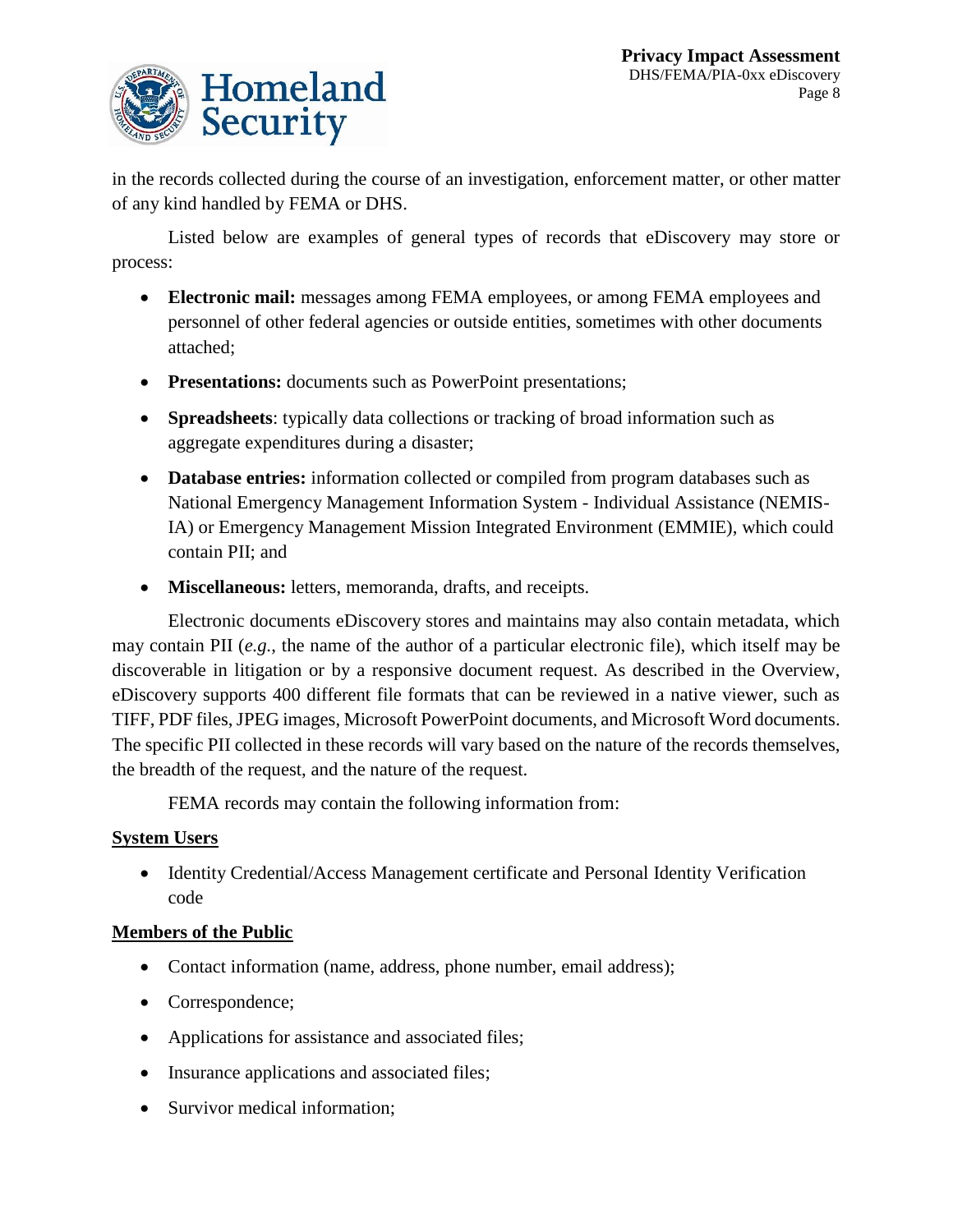

- Other financial records; and
- Family information, including information about minors.

*\*it is possible that an array of PII/SPII may be contained within the above documents*

#### **FEMA Employees/Contractors**

- Contact information (name, address, FEMA phone number, email address);
- Emails;
- Memos;
- Correspondence;
- Personnel files; and
- Records generated that are related to active FEMA litigation including but not limited to reports, analysis, guidance, training materials, charts, or photography.

*\*it is possible that an array of PII/SPII may be contained within the above documents*

#### **Employees of other Federal Agencies**

- Contact information (name, address, phone number, email address);
- Emails;
- Memos;
- Correspondence; and
- Records or documents related to active FEMA litigation including but not limited to reports analysis, guidance, training materials, charts, or photography.

*\*it is possible that an array of PII/SPII may be contained within the above documents*

#### **2.2 What are the sources of the information and how is the information collected for the project?**

eDiscovery may store and process data from any FEMA record keeping system. The nature of those records varies and may include Individual Assistance application files, Public Assistance requests, and associated project worksheets with relevant information, personnel and employment records, financial records, etc. The source of such records varies depending on the type of activity the record is created to support. Any of these records may also contain metadata, which is typically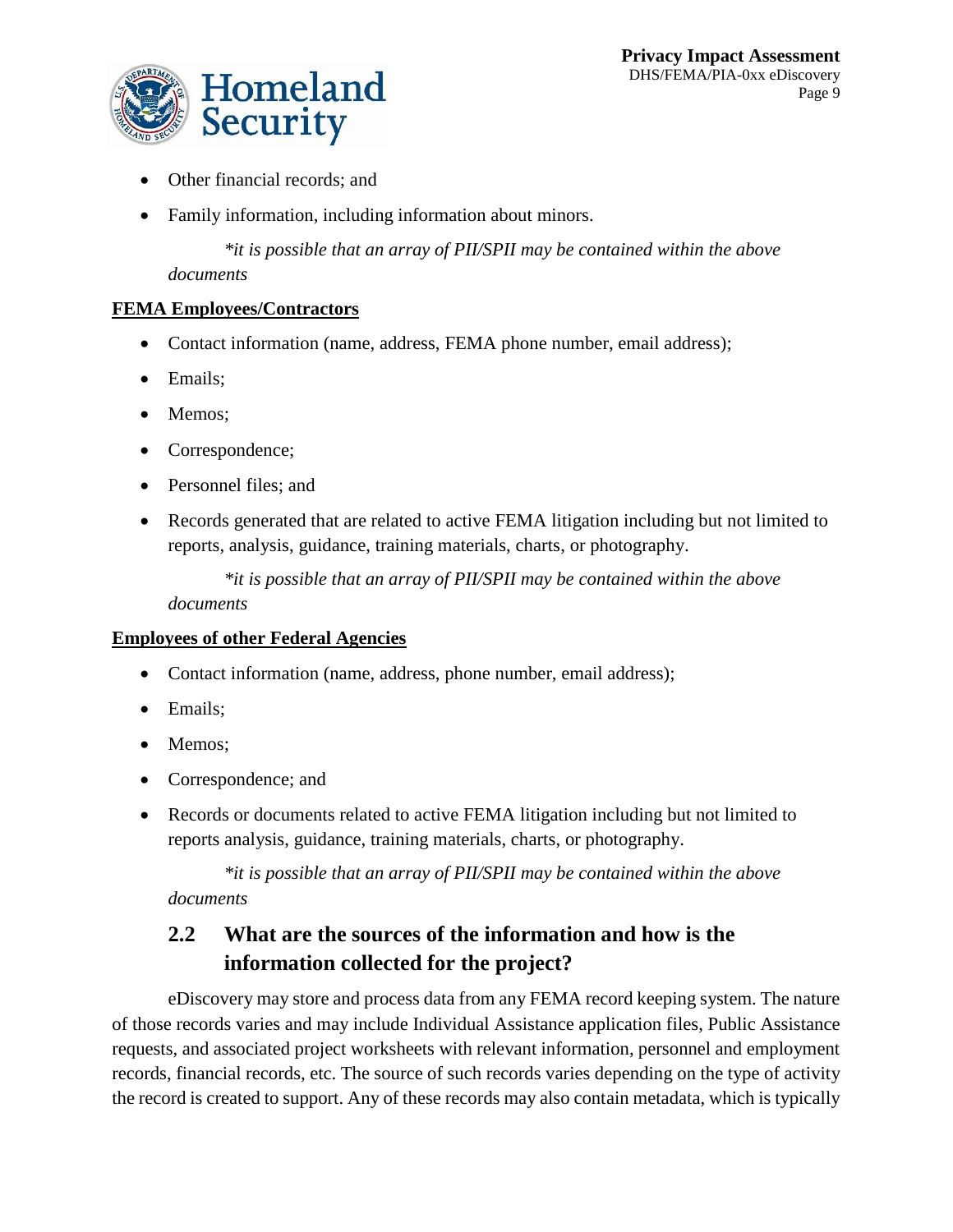

generated by the source system. Because eDiscovery can contain any records that FEMA receives, creates, or maintains, it is not possible to list all of the possible sources of information for those records.

FEMA personnel originally gather the potentially relevant documents pursuant to direction from OCC (or Disclosure Branch) to produce material in anticipation of litigation. Technical support personnel may also search and retrieve electronic data from all locations where responsive ESI might be stored including, central agency databases, agency file servers (*e.g.*, shared drives), and centrally stored agency electronic mail. Once relevant information has been identified and litigation ensues, OCIO personnel and OCC personnel, with the help of eDiscovery System Administrators, transfer the data to eDiscovery.

# **2.3 Does the project use information from commercial sources or publicly available data? If so, explain why and how this information is used.**

eDiscovery could contain commercial or publicly available data only to the extent that it is already contained in the records loaded into the eDiscovery repository for litigation and responsive document requests. Commercial or publicly available information typically appears in contract documents, grant documents, and other similar documents. The commercial and publicly available data is merely a category of data that could be included in the records input into eDiscovery for review. Because FEMA does use commercially-sourced data and publicly available data in executing its mission, it is possible that such data may be included in eDiscovery.

#### **2.4 Discuss how accuracy of the data is ensured.**

eDiscovery operates under the principle of full and open discovery of whatever information exists in FEMA recordkeeping systems. FEMA may not alter, withhold, redact, or delete existing documents in the course of litigation discovery except as permitted by the Federal Rules of Civil or Criminal Procedure, federal statutes, and as authorized by the court. Federal discovery rules require the preservation and production of records in FEMA recordkeeping systems, notwithstanding the accuracy of those records. The accuracy of the information in the documents themselves depends on their nature and source.

### **2.5 Privacy Impact Analysis: Related to Characterization of the Information**

**Privacy Risk:** eDiscovery could present a risk of the over-collection of PII or the aggregation of disparate PII from separate agency recordkeeping systems.

**Mitigation:** FEMA cannot fully mitigate this risk. FEMA only collects and aggregates information in eDiscovery when it is under a legal mandate to respond to discovery and other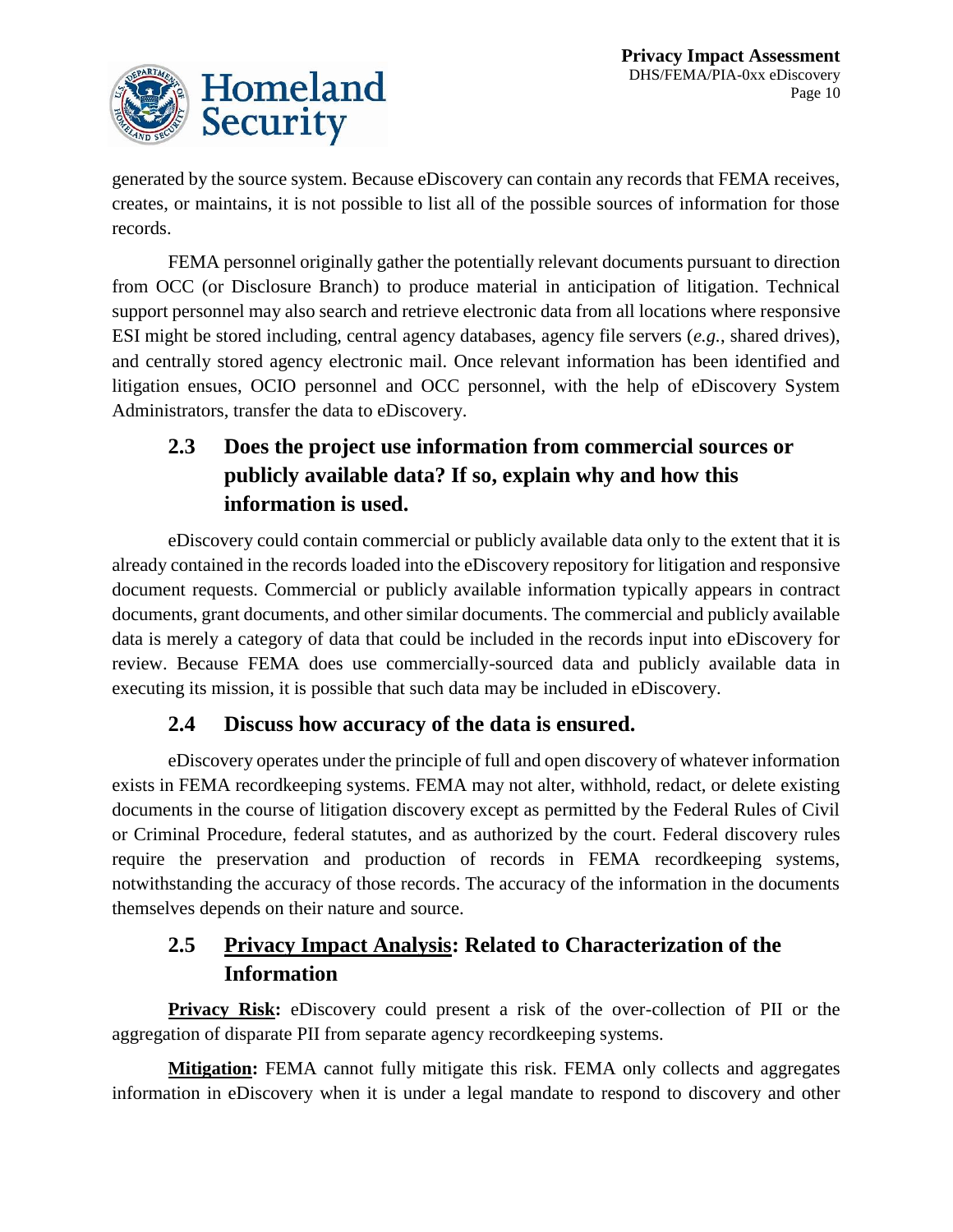

responsive document requests. The agency does not have discretion to limit the scope of the collection. OCC mitigates this risk by only using the system to support the review and production of records in litigation and other responsive document requests. OCC limits role-based access to the information in eDiscovery to those FEMA attorneys and paralegals assigned to those matters, and eDiscovery generates a robust audit trail of all user activity, including the viewing of records in the system.

**Privacy Risk:** eDiscovery could present a risk that the PII in the system is not accurate, complete, and current.

**Mitigation:** Due to the nature and use of the system, FEMA cannot fully mitigate this risk. FEMA does not use the information in eDiscovery to make decisions about individuals. The system contains only copies of records from other agency recordkeeping systems, and FEMA will not use eDiscovery as an internal source of agency records about individuals. The purpose of eDiscovery is to support the mandatory production of agency records in pending litigation. Federal disclosure laws require production of documents in their original form, even if they contain erroneous, incomplete, or outdated information. Incorrect information can be corrected in the source system. However, active litigation may prevent the correction of the information because federal disclosure laws require production of documents in their original form, which must be maintained throughout the litigation.

# **Section 3.0 Uses of the Information**

#### **3.1 Describe how and why the project uses the information.**

FEMA uses the information loaded into eDiscovery to support the mandatory production of agency records in pending civil or criminal litigation and in response to responsive document requests.

FEMA uses the production file generated by eDiscovery to produce releasable portions of records in electronic and searchable form to the DOJ to allow it to represent the United States' interests in litigation, to other parties in litigation as required or agreed to in discovery, and to the court. FEMA may also use the production file to respond to responsive document requests.

**3.2 Does the project use technology to conduct electronic searches, queries, or analyses in an electronic database to discover or locate a predictive pattern or an anomaly? If so, state how DHS plans to use such results.**

eDiscovery does not conduct predictive pattern or anomaly analysis.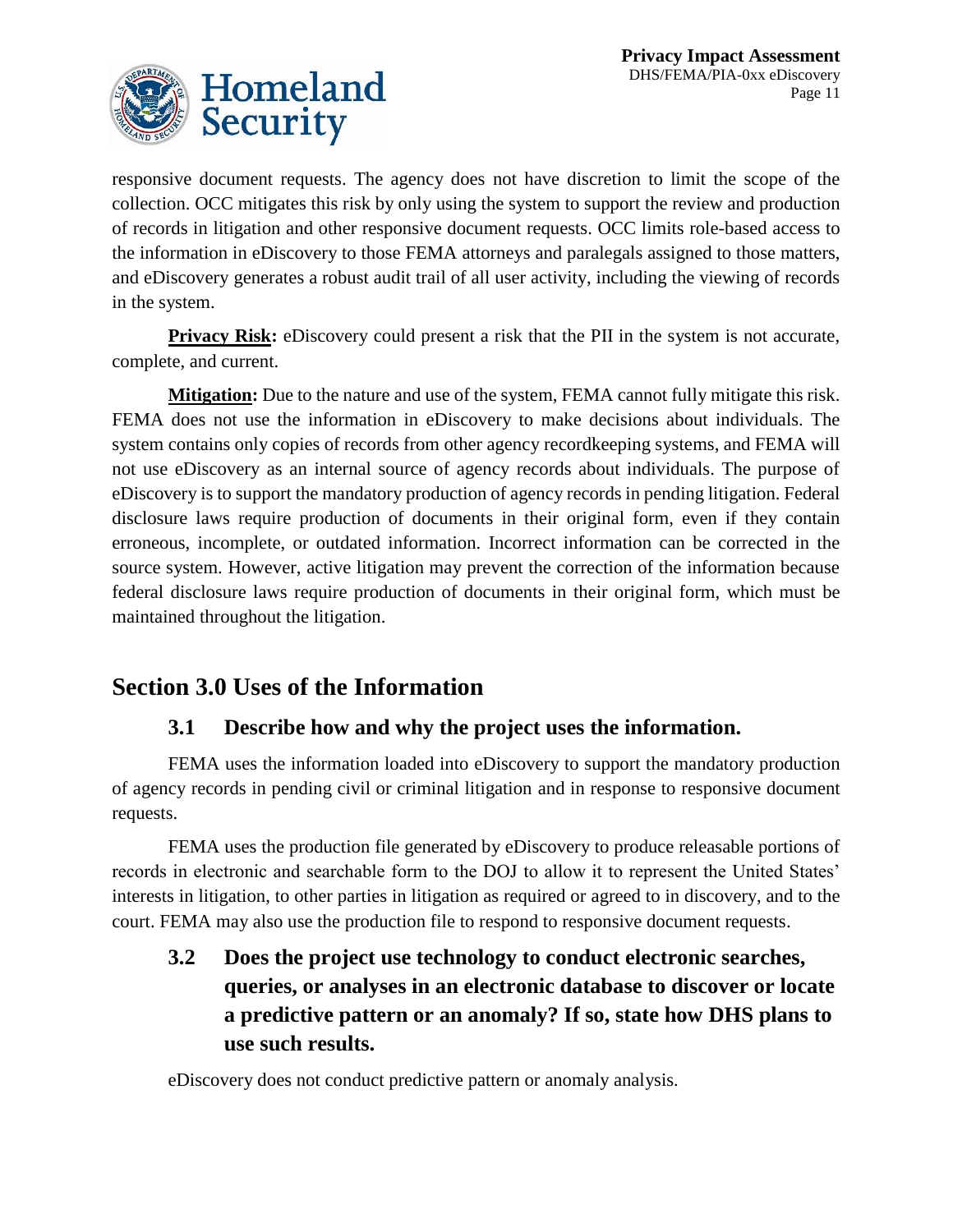

# **3.3 Are there other components with assigned roles and responsibilities within the system?**

There are no other DHS component personnel with assigned roles and responsibilities within the system.

#### **3.4 Privacy Impact Analysis: Related to the Uses of Information**

**Privacy Risk:** There is a privacy risk of unauthorized access to and use of the information maintained in eDiscovery.

**Mitigation:** To mitigate this risk, eDiscovery employs appropriate role-based access controls so only authorized OCC personnel<sup>11</sup> have access to the system and to the individual cases in the system, based on their work assignments. OCC supervisors decide which OCC personnel are granted access to records stored under a particular eDiscovery case, what functions those personnel will be able to perform in the system, and which records individual users may view or review. Users will only have access to the cases assigned to them. Additionally, all users receive training regarding the proper use of eDiscovery prior to being granted access to the system. All users also complete annual mandatory privacy and security training, which stresses the importance of appropriate and authorized use of personal data in government systems and the penalties for violations.

**Privacy Risk:** There is a privacy risk that information in eDiscovery may be used for purposes beyond litigation.

**Mitigation:** This risk is mitigated. The only time that information would be uploaded into eDiscovery would be when a litigation hold has been issued for a particular matter. No agency records are uploaded into eDiscovery unless it is in anticipation of litigation. Moreover, there is a detailed audit log maintained by eDiscovery that would capture any user's inappropriate access or viewing of information contained within eDiscovery. These logs are automatically generated by eDiscovery, and are reviewed by OCC and cyber security when there is evidence or reason to believe that the integrity of the data has been compromised.

l

<sup>&</sup>lt;sup>11</sup> Administrative support personnel will have access to the system, but not to the cases.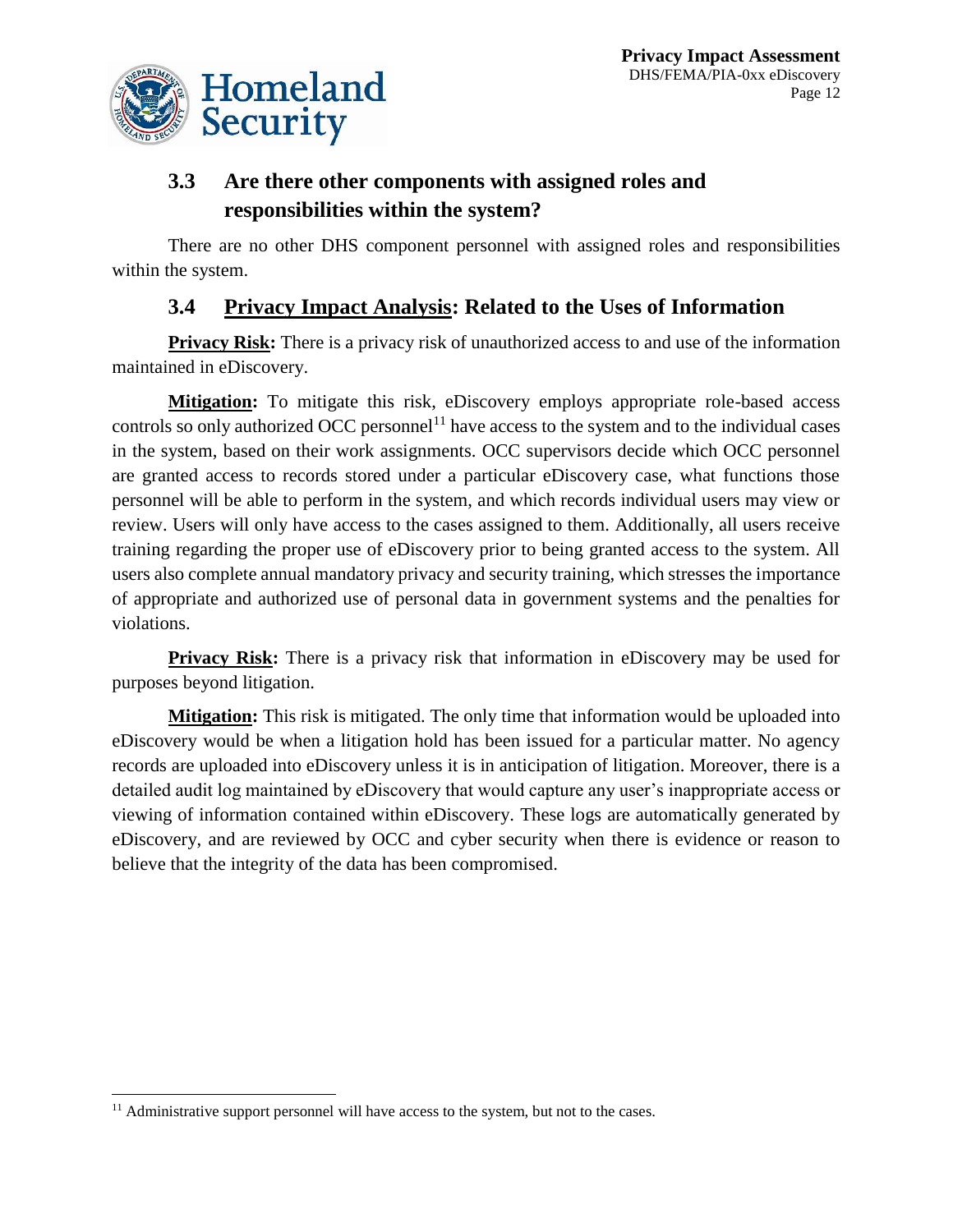

# **Section 4.0 Notice**

l

# **4.1 How does the project provide individuals notice prior to the collection of information? If notice is not provided, explain why not.**

As eDiscovery is not a primary information collection system, FEMA does not provide notice to individuals prior to eDiscovery's collection of information. Litigants in civil cases are aware that courts may compel FEMA to search for and produce agency records pertaining to them and their claims during the litigation process. This PIA serves as notice to the general public as to the collection and use of information in eDiscovery for the purposes described in this PIA. With respect to the operation of eDiscovery, the DHS General Legal Records  $SORN^{12}$  provides notice of the records that may be collected by OCC in the context of litigation. FEMA's other PIAs and SORNs also provide general notice to the public of the type of records and information FEMA collects and maintains generally, which helps provide transparency as to the nature of the agency records which may be collected and loaded into eDiscovery.

FEMA provides notice at the point of original collection where possible; however, in cases where the data collection supports a law enforcement activity, opportunities for the individual to be notified of the collection of information may be limited or nonexistent. For example, FEMA's SORNs allow for the sharing of records to appropriate federal, state, local, tribal, international, or foreign government law enforcement agencies charged with investigating, enforcing, implementing, or prosecuting a law when a record, either on its face or in conjunction with other information, indicates a violation or potential violation of law. In these circumstances, notice has already been provided via the SORNs; FEMA will not provide additional notice to affected individuals. In some instances, litigants use a compulsory legal process such as a search warrant, court order, or subpoena to compel FEMA to produce documents. For these cases, FEMA will provide notice to the individuals at least concurrently with the collection, as required by the courts. The purpose and context of the original collection of information determines whether notice is provided.

#### **4.2 What opportunities are available for individuals to consent to uses, decline to provide information, or opt out of the project?**

As eDiscovery is not a primary information collection system, any right or opportunity to consent or decline to provide information occurs at the point of original collection from the individual and is described in the relevant PIA and SORN for that recordkeeping system, program, or activity from which the eDiscovery data are gathered. Because responsive document requests are compulsory upon FEMA, FEMA may have little or no discretion to control how records about

<sup>&</sup>lt;sup>12</sup> DHS/ALL-017 Department of Homeland Security General Legal Records, 76 FR 72428 (November 23, 2011).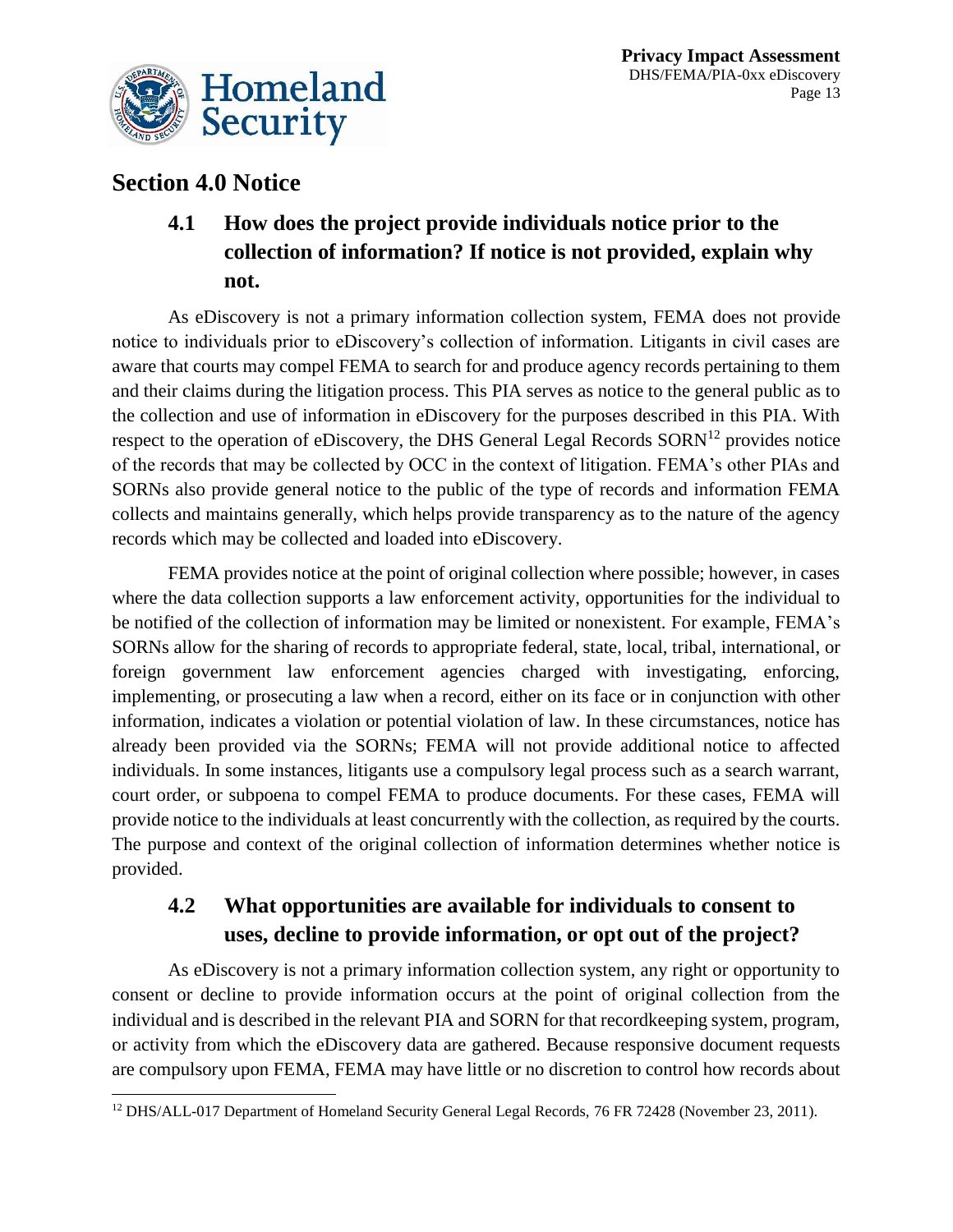

individuals are disclosed, and may only request that the court limit public disclosure of eDiscovery information by placing the information under seal or obligating the other parties to not further disclose it without the permission of the court.

#### **4.3 Privacy Impact Analysis: Related to Notice**

**Privacy Risk:** There is a risk that individuals are not aware of the existence of eDiscovery and the data it collects and maintains.

**Mitigation:** This risk cannot be fully mitigated. This PIA serves as public notice of the existence of eDiscovery, the data it collects and maintains, and the limited purposes for which FEMA will use the data. However, because eDiscovery supports a secondary collection of information from records already compiled in existing agency recordkeeping systems, individualized notice is not possible or practical.

# **Section 5.0 Data Retention by the project**

#### **5.1 Explain how long and for what reason the information is retained.**

FEMA retains records in eDiscovery until the final resolution of the case, claim, or action causing the collection of the documents for processing within eDiscovery. eDiscovery litigation case files are retained in accordance with NARA-approved retention schedule N1-311-86-1, Item 1F2, *Official Litigation Case Files*.

For civil litigation, final resolution means an administrative settlement of the claim or case, a dismissal with prejudice of all claims arising from the same subject matter, a final judgment on the case or claim, or the exhaustion of appeals, whichever comes last. In the event litigation was anticipated but never filed, but OCC collected and uploaded records to eDiscovery, FEMA will store those records only until the expiration of the appropriate statute of limitations, currently two (2) years from the date of injury for common law tort claims, or as long as the state statute of limitations mandates for constitutional claims.

For common law tort claims, the statute of limitations requires an administrative claim to be submitted within two (2) years of the date of loss, after which the agency has six (6) months to adjudicate the claim. For constitutional tort claims, statutes of limitations vary from as little as two (2) years to as long as eight (8) years; the limitations are set by state law, and the laws of the fifty states vary between two (2) and six (6) years from the date of the injury.

For criminal litigation, FEMA will retain eDiscovery until final resolution. Final resolution means the dismissal with prejudice of all related charges, an acquittal of all related charges, or the exhaustion of appeals on all related charges.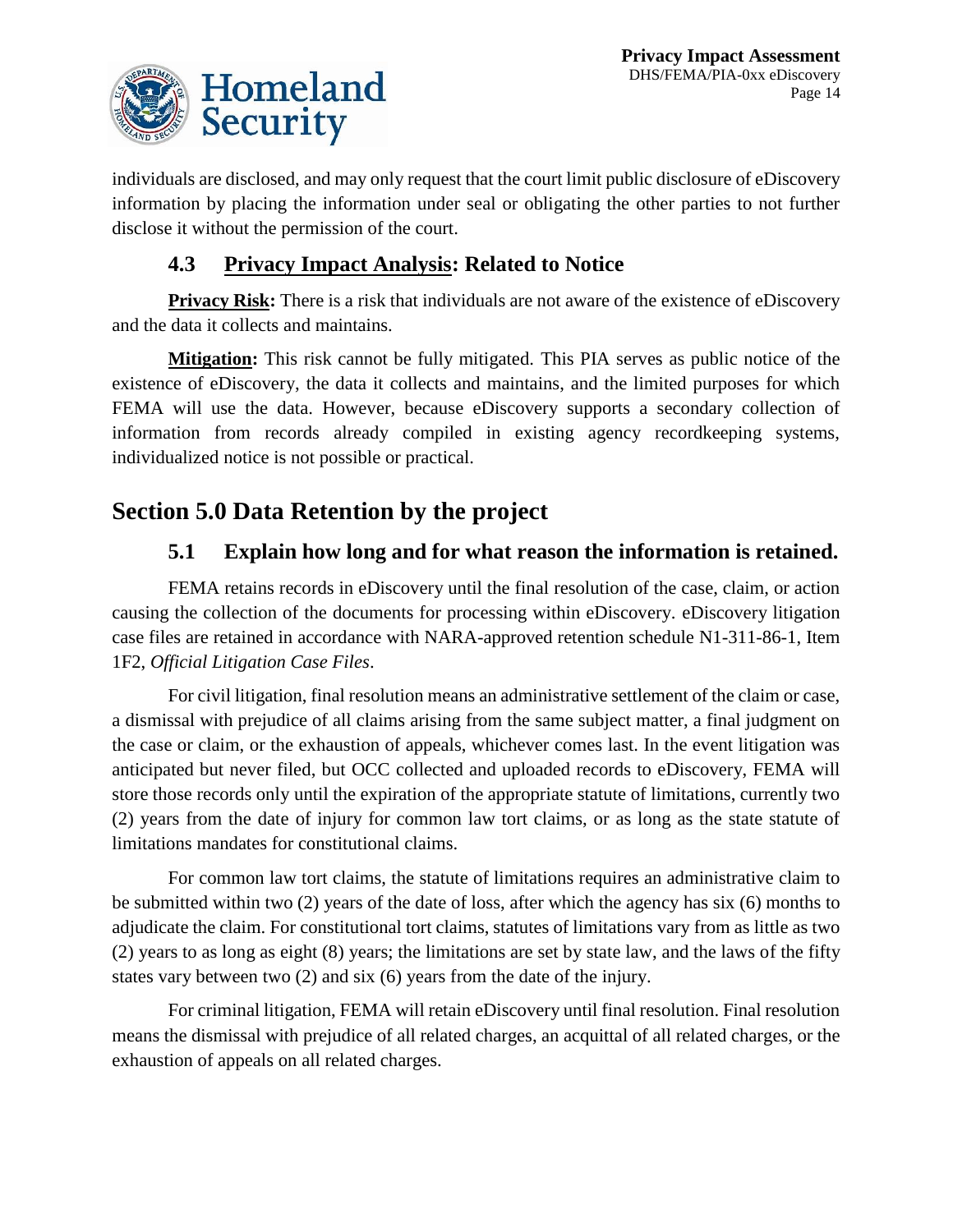

All records will be maintained pursuant to the records retention schedules for the source systems' documents, and as dictated by the courts. Due to the storage limits within eDiscovery, the records that are uploaded to and processed in eDiscovery will be deleted from eDiscovery after processing and production.

Retention of records gathered for input into eDiscovery: (1) Records on the secure shared drive will be deleted once it is confirmed that they have been properly uploaded into eDiscovery; (2) copies of any hardcopy records received will be scanned and saved as a PDF document. The PDF document will then be uploaded to the secure shared drive. Upon successful upload into eDiscovery, the FEMA attorney with the case file will maintain the hardcopy records until final resolution.

System administrators destroy all eDiscovery data in accordance with DHS guidance on the secure destruction of electronic information.

#### **5.2 Privacy Impact Analysis: Related to Retention**

**Privacy Risk:** There is a privacy risk that information will be retained for longer than necessary to accomplish the purpose for which the information was originally collected.

**Mitigation:** FEMA maintains the records in eDiscovery according to the records schedules and policies discussed in Section 5.1, and disposes of them accordingly. Normally, FEMA's Records Management Division (RMD) would notify OCC that records are eligible for destruction. OCC would then certify that the records can be destroyed, and RMD then would grant OCC permission to destroy. However, due to the storage limits within eDiscovery, the records that are uploaded to and processed in eDiscovery will be deleted from eDiscovery after processing and production. Occasionally, there will be times where records are kept in the system due to ongoing litigation. To ensure that storage limits aren't reached, users will receive periodic housekeeping notices to ensure users review any maintained files to delete those no longer needed.

# **Section 6.0 Information Sharing**

# **6.1 Is information shared outside of DHS as part of the normal agency operations? If so, identify the organization(s) and how the information is accessed and how it is to be used.**

Yes. FEMA shares information stored and processed in eDiscovery with the DOJ and any outside federal agency asked to consult on or concur with the disclosure of responsive information during civil or criminal proceedings. FEMA does so in accordance with routine uses in the SORNs listed in Section 1.2. Moreover, FEMA must share any information that is subject to discovery in litigation with the DOJ, the court, and opposing counsel to fulfill FEMA's obligations and ensure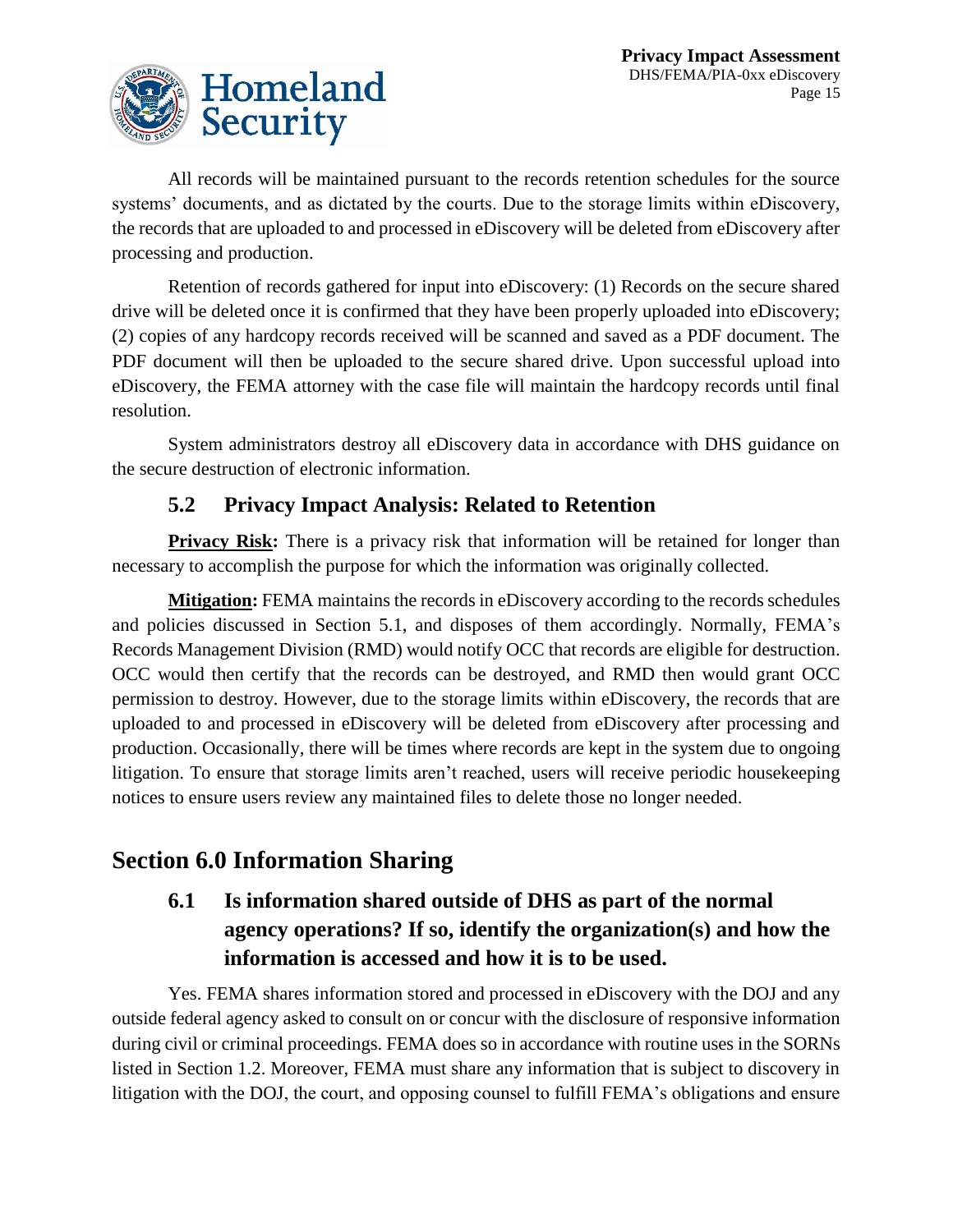

that all parties to the litigation have fair and equal access to the evidence. FEMA discloses the information in encrypted form via secure email or delivery of the data on portable storage media.

For responsive document requests, FEMA may ultimately share the information stored and processed in eDiscovery with the requester through FEMA's Disclosure Branch to the extent the information is not subject to withholding under an exemption or exception. FEMA may share the information with other agencies that own or originated the records or data contained therein, or otherwise have equities in the records or information, to determine whether the records are releasable or exempt. FEMA may also share the information with the DOJ in the event that the requester files a lawsuit challenging the adequacy of the agency's response to the request.

For subpoenas and Touhy requests where FEMA is not a party, FEMA shares the information stored and processed in eDiscovery with the requesting party, and any other parties as required by the court under pursuant to 5 U.S.C.  $\S$  552a(b)(11). FEMA does not share this information without a privacy waiver or an order from a court of competent jurisdiction.

### **6.2 Describe how the external sharing noted in 6.1 is compatible with the SORN noted in 1.2.**

The DHS General Legal Records SORN supports the mission of the DHS Office of the General Counsel and DHS component legal offices, including OCC, to provide the agency with legal services, including supporting the agency during litigation. The external sharing of the records in eDiscovery for the litigation-related uses, as well as subpoena and Touhy request uses, described above is compatible with Routine Uses A and H in of that SORN.

#### **6.3 Does the project place limitations on re-dissemination?**

No. eDiscovery is a document storage and processing tool only. FEMA expects to disclose any records input into eDiscovery during litigation or during the processing of responsive document requests. The re-dissemination of records processed through eDiscovery may not be discretionary for FEMA and may be mandated by law. In civil and criminal discovery, FEMA discloses eDiscovery information through the DOJ and the courts. Limitations on the redissemination of information will generally be those described in the exemptions under open records statutes, the civil discovery privileges, court rules and orders, and agency policies limiting the re-dissemination of law enforcement sensitive information.

#### **6.4 Describe how the project maintains a record of any disclosures outside of the Department.**

eDiscovery's audit trail captures actions associated with the creation of a production file. eDiscovery maintains an audit trail of the date and time when a production file was created, as well as the user performing the action. In the event case information is provided to a third party,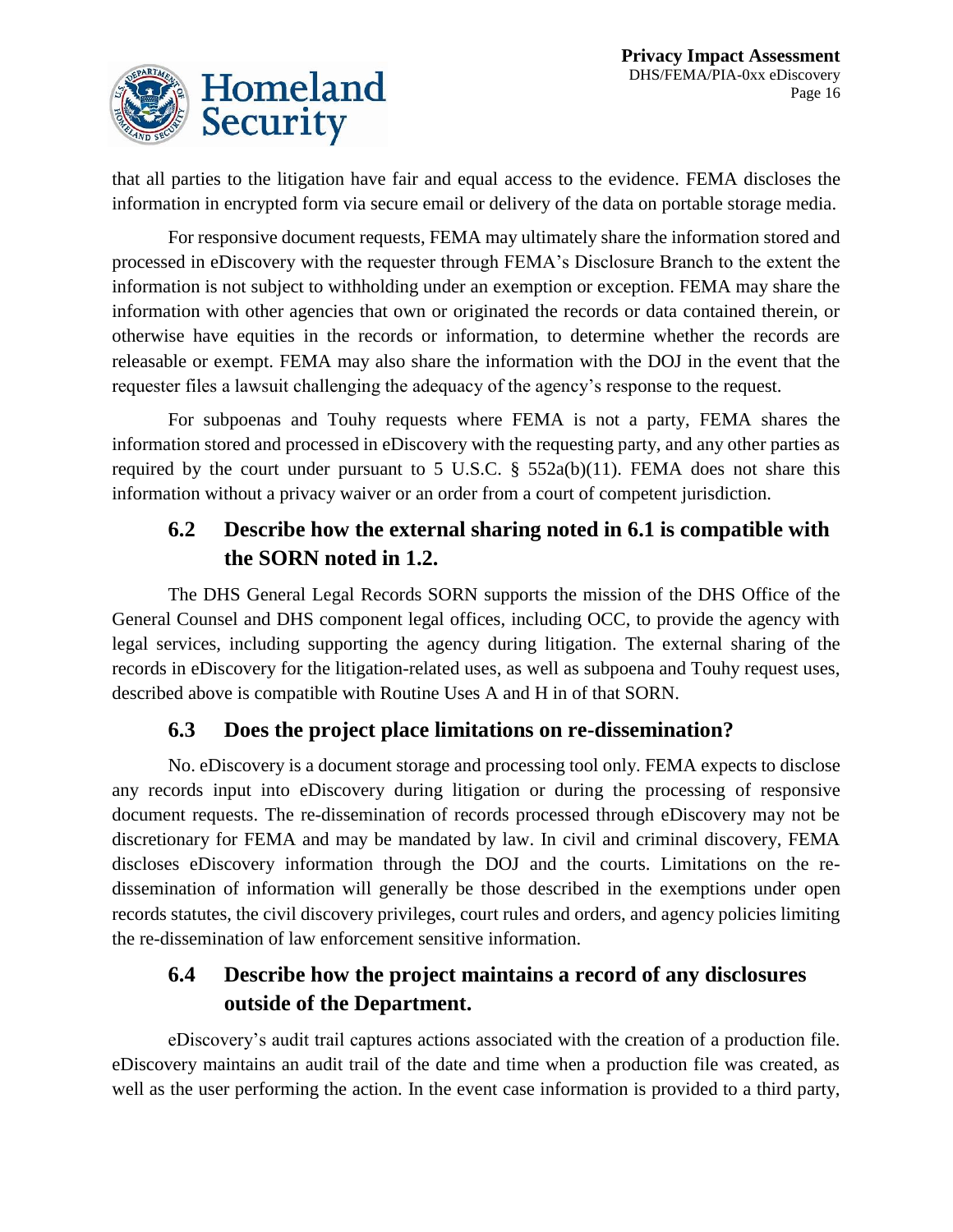

FEMA will save the production file in a format that identifies the third party recipient, case name, and the date the file was created.

For all other document requests, FEMA's Disclosure Branch maintains separate records that document any disclosures made in response to such requests.

#### **6.5 Privacy Impact Analysis: Related to Information Sharing**

**Privacy Risk:** There is a risk that disclosure of information collected in eDiscovery will be incompatible with the original purposes for which the information was collected.

**Mitigation:** FEMA only uses eDiscovery to facilitate the agency's production of records as mandated by statute or federal court rules, and responsive document requests. Disclosures of records in litigation to which they are relevant, or as mandated by open records statutes, support the underlying democratic principles of fairness, transparency, and accountability. Any information sharing is done pursuant to Routine Uses A and H in the DHS General Legal Records SORN.

# **Section 7.0 Redress**

### **7.1 What are the procedures that allow individuals to access their information?**

Individuals may request access to records about themselves in eDiscovery. All or some of the requested information may be exempt from access, pursuant to the Privacy Act, in order to prevent harm to law enforcement investigations or interests, or if FEMA compiled the information in reasonable anticipation of litigation. Providing individual access to records contained in eDiscovery could inform the subject of an actual or potential investigation or reveal an investigative interest on the part of DHS. Access to the records could also permit the individual who is the subject of a record to impede the investigation, tamper with witnesses or evidence, and avoid detection or apprehension.

Individuals seeking access to any record contained in this system of records may submit a Privacy Act (for U.S. citizens and Lawful Permanent Residents) or Freedom of Information Act (FOIA) (for all individuals) request to FEMA's Disclosure Office by visiting [https://www.dhs.gov/dhs-foia-privacy-act-request-submission-form.](https://www.dhs.gov/dhs-foia-privacy-act-request-submission-form)

#### **7.2 What procedures are in place to allow the subject individual to correct inaccurate or erroneous information?**

Because of the nature of eDiscovery as a repository for records gathered from other FEMA recordkeeping systems pursuant to discovery obligations or open records laws, the system is not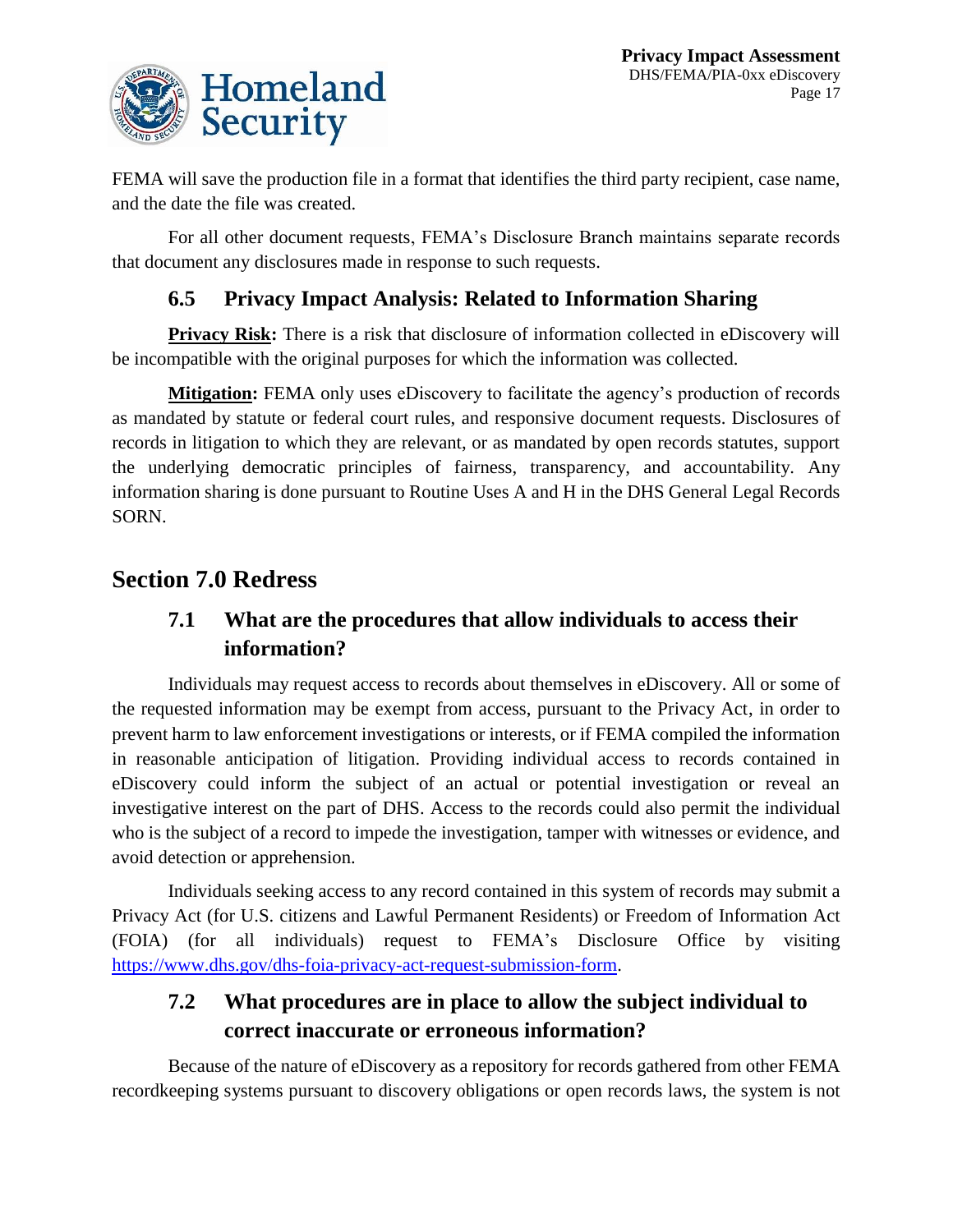

designed to allow the individual to correct inaccurate or erroneous information about themselves in eDiscovery. Federal discovery rules require the preservation and production of records in FEMA recordkeeping systems, notwithstanding the accuracy of those records. FEMA is not permitted to modify those records even if they contain inaccurate or outdated information. For this reason, the information in eDiscovery is exempt from amendment pursuant to the Privacy Act in order to prevent harm to law enforcement investigations or interests or if the information is compiled in reasonable anticipation of litigation. Permitting amendment of eDiscovery records could interfere with ongoing litigation, investigations, and law enforcement activities.

Because information in eDiscovery is obtained from other FEMA recordkeeping systems, individuals are able to request correction of any inaccurate or erroneous information in the source systems themselves, subject to any Privacy Act exemptions intended to prevent harm to law enforcement investigations or interests. Individuals seeking to contest the content of a record may submit a Privacy Act request in writing to the component's FOIA Officer, whose contact information can be found at<http://www.dhs.gov/foia> under "contacts." If an individual believes more than one component maintains Privacy Act records concerning him or her the individual may submit the request to the Chief Privacy Officer, Department of Homeland Security, 245 Murray Drive, S.W., Building 410, STOP-0550, Washington, D.C. 20528.

### **7.3 How does the project notify individuals about the procedures for correcting their information?**

The procedure for submitting a request to correct information is outlined in this PIA in Sections 7.1 and 7.2.

#### **7.4 Privacy Impact Analysis: Related to Redress**

**Privacy Risk:** There is a risk that individuals may not have access or the ability to correct their information in eDiscovery.

**Mitigation:** This risk cannot be mitigated. While individuals can request access to information, and correct information, about themselves in the system from which their information was originally collected, and seek correction of such information in that system, the nature of eDiscovery and the information it collects and maintains is such that the ability of individuals to access or correct their information is non-existent.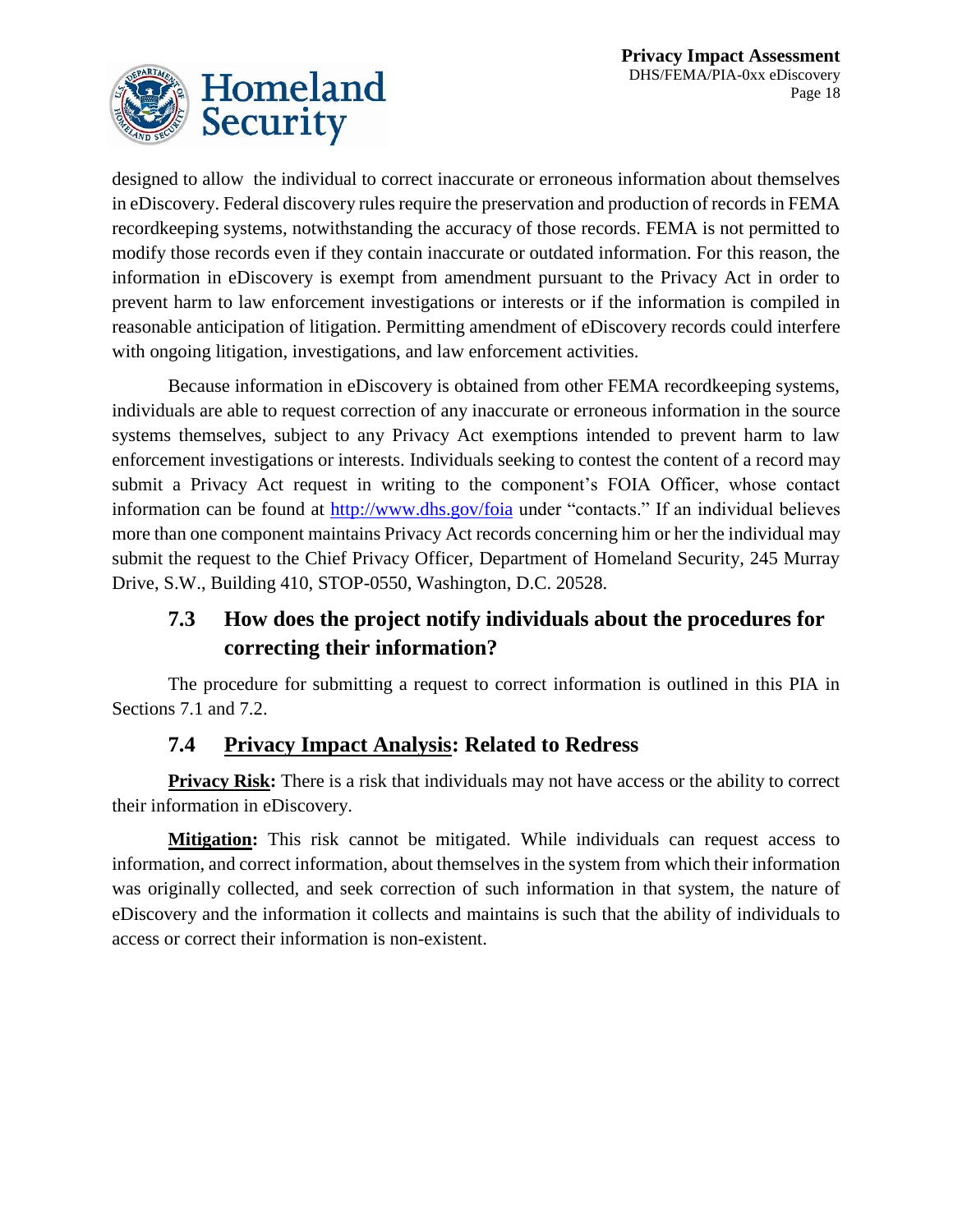

# **Section 8.0 Auditing and Accountability**

### **8.1 How does the project ensure that the information is used in accordance with stated practices in this PIA?**

FEMA will use eDiscovery's audit trail to monitor and track document review functions, as needed. This audit trail can assist investigating officials in identifying unauthorized use of the system so that FEMA may take any appropriate follow-up actions. The audit trail tracks the following within the eDiscovery application:

- Information on when users logged in to and logged out of the system;
- Search terms and the date and time they were executed;
- Exports of metadata, native, and production files;
- Printing of all files;
- Tagging (for example, PII);
- Redactions:
- The user performing the action;
- The identity of FEMA employees authorized to access a particular case;
- Any changes to or redactions of data within eDiscovery;
- Any determination that a document is privileged;
- Any information that is exported.

Designated users, such as system administrators or OCC supervisors, can access the audit trail. If an OCC employee were to disclose eDiscovery information inappropriately, FEMA management would be able to review this audit trail to determine the potential sources of the unauthorized disclosure and take appropriate corrective action. For litigation matters, the federal courts would be an additional control regarding the unauthorized disclosure, dissemination, or re-dissemination of PII or privileged information. eDiscovery generates the audit log automatically.

Authorized FEMA personnel access eDiscovery from their FEMA computers, which are encrypted and password protected and have other security features such as automatic locking of the desktop after 15 minutes of inactivity. In all cases, OCC managers control who may access eDiscovery data.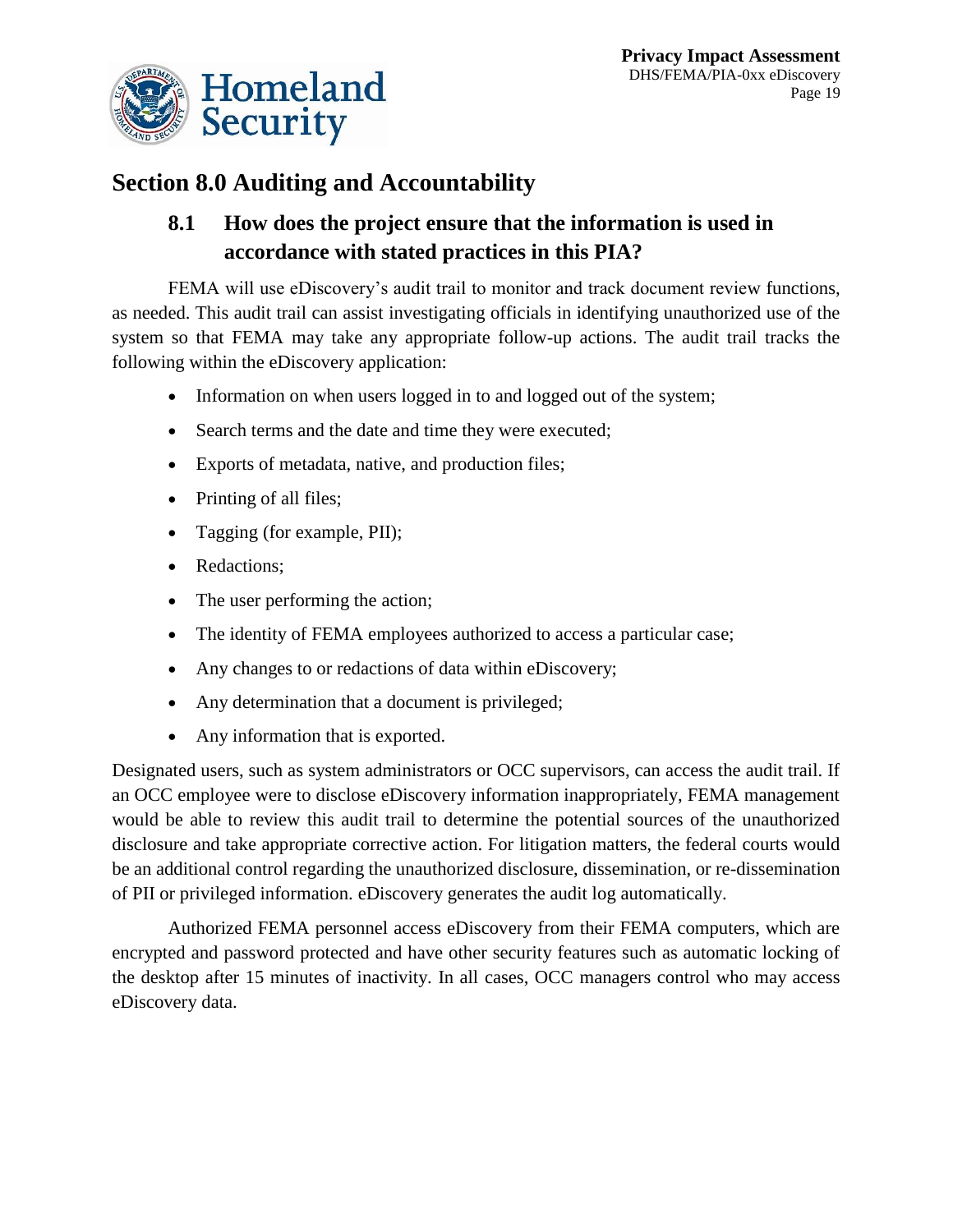

# **8.2 Describe what privacy training is provided to users either generally or specifically relevant to the project.**

All FEMA employees and contractors complete annual mandatory privacy and security training, specifically the Culture of Privacy Awareness Training and the Information Assurance Awareness Training. Additionally, all users receive on-the-job training regarding the proper use of eDiscovery, which will include privacy information. FEMA will also provide instruction manuals for general use and best practices of using the system.

### **8.3 What procedures are in place to determine which users may access the information and how does the project determine who has access?**

OCC supervisory attorneys in charge of teams and divisions responsible for litigation support assign FEMA attorneys and paralegals to individual cases. The assigned attorneys and paralegals are responsible for assuring a complete and diligent discovery search, preservation, collection, and production of relevant records. They will have access to records gathered and inputted into eDiscovery for a particular litigation matter, along with the OCC and OCIO personnel who serve as eDiscovery system administrators.

There is no standardized process for revoking access. Those who have received access will not have their access revoked after a case is completed because of the likelihood of future litigation matters. Users will have access revoked in rare circumstances, such as when an employee transfers to a different department or leaves FEMA. While users will retain access to eDiscovery, they will only be able to access the cases assigned to them.

There are three user roles within eDiscovery: system administrator, super user, and end user.

- (1) *System administrators* have full privileges to perform all functions in eDiscovery. System administrators can create user groups and grant customized levels of access and privileges to these groups and the users within them. Certain functions are reserved for the system administrator, such as the ability to load and process ESI into an existing eDiscovery case, and to generate the production version of records in the system. System administrators can also assign users to any user role or group.
- (2) *Super users*, by default, have more restricted privileges than system administrators. Super users can assign other super users and end users to user groups or assign them levels of access and privileges for particular eDiscovery cases. Super users may also access system audit trails. Super users may not perform certain functions that are reserved for system administrators, such as loading records into eDiscovery. FEMA supervisors will often be assigned the role of super user.